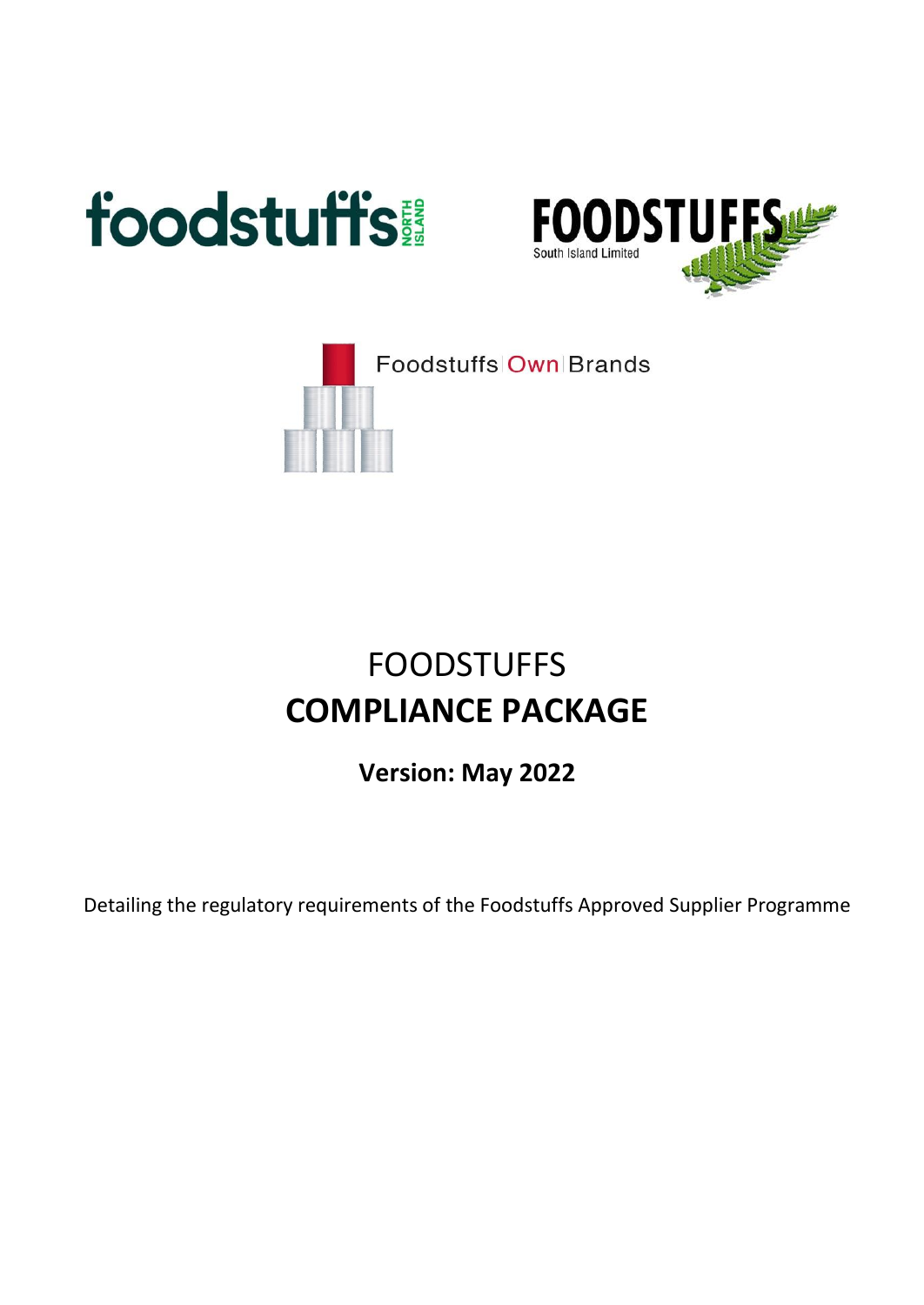#### **FOODSTUFFS COMPLIANCE PACKAGE**

Foodstuffs is committed to trading products compliant with all legislative requirements. This document relies on the supplier's honesty and integrity. Foodstuffs will hold the supplier responsible for any false or misleading information provided/declared.

This Pack contains forms/declarations to be returned to Foodstuffs along with information provided for the supplier's reference. Please find below the index of pages along with a checklist of the forms which must be completed and returned depending on the products supplied.

#### **All Foodstuffs Suppliers must review and submit the (current) Compliance Pack every two years or as requested:**

#### **\*\* Must be ticked when completed (If Applicable)**

**Foodstuffs North Island**: [regulatory.support@foodstuffs.co.nz](mailto:regulatory.support@foodstuffs.co.nz) **Foodstuffs South Island**: [foodsafety@foodstuffs-si.co.nz](mailto:foodsafety@foodstuffs-si.co.nz)

For **Foodstuffs North Island**:

- To apply as a **Charge Through Vendor** (supplying 5+ stores), you'll need to first contact the relevant [Category Manager.](https://supplierhelp.foodstuffs.co.nz/en/article/category-managerscontact-list)
- To apply as a **Store Specific Vendor** (supplying up to 4 stores), you'll need to first contact a Store Representative.
- **Then**, the Category Manager/Store Representative will need to email their approval to [supplierhelp@foodstuffs.co.nz](mailto:supplierhelp@foodstuffs.co.nz) to begin the vendor onboarding process.

#### For **Foodstuffs South Island:**

• Contact the **Supplier Support team** on [suppliers@foodstuffs-si.co.nz](mailto:suppliers@foodstuffs-si.co.nz) to get started.

Visit [this link](https://suppliers.foodstuffs.co.nz/become-a-supplier/setting-up-your-trading-account/) for more information on getting started.

#### **Table of Contents:**

Ctrl + Click the Page title to take you straight to the page.

| <b>FOODSTUFFS CONTACTS (REGULATORY/FOOD SAFETY)</b>                | 4          |
|--------------------------------------------------------------------|------------|
| <b>FOOD SAFETY COMPLIANCE</b>                                      | 5          |
| <b>WEBSITE REFERENCE</b>                                           | 6          |
| <b>COUNTRY OF ORIGIN</b>                                           | 6          |
| <b>NON-FOOD COMPLIANCE</b>                                         | 7          |
| DECLARATION OF PRODUCTS TO BE SUPPLIED                             | 8          |
| DECLARATION OF PRODUCT TYPE & APPROVAL                             | 9          |
| <b>COMPLIANCE WITH NZ LEGISLATION &amp; FOODSTUFFS POLICIES</b>    | 10         |
| COMPOSTABLE, BIO BASED, RENEWABLE & OXO-DEGRADABLE MATERIAL CLAIMS | <u> 12</u> |
| <b>FRESH PRODUCE SUPPLY</b>                                        | 13         |
| FOODSTUFFS POLICY FOR RECEIVING PRODUCT                            | 14         |
| <b>INWARDS GOODS TEMPERATURE LIMITS</b>                            | 15         |
| RECALL/WITHDRAWAL: PROCEDURE & GS1 PRODUCTRECALLNZ REGISTRATION    | 16         |
| RECALL/WITHDRAWAL: FOODSTUFFS COST RECOVERY PLAN                   | 17         |
| RECALL/WITHDRAWAL: FOODSTUFFS REGIONAL CONTACTS                    | 18         |
| RECALL / WITHDRAWAL: FOODSTUFFS OWN BRANDS LIMITED                 | 20         |
| <b>MICRO REFERENCE CRITERIA</b>                                    | 21         |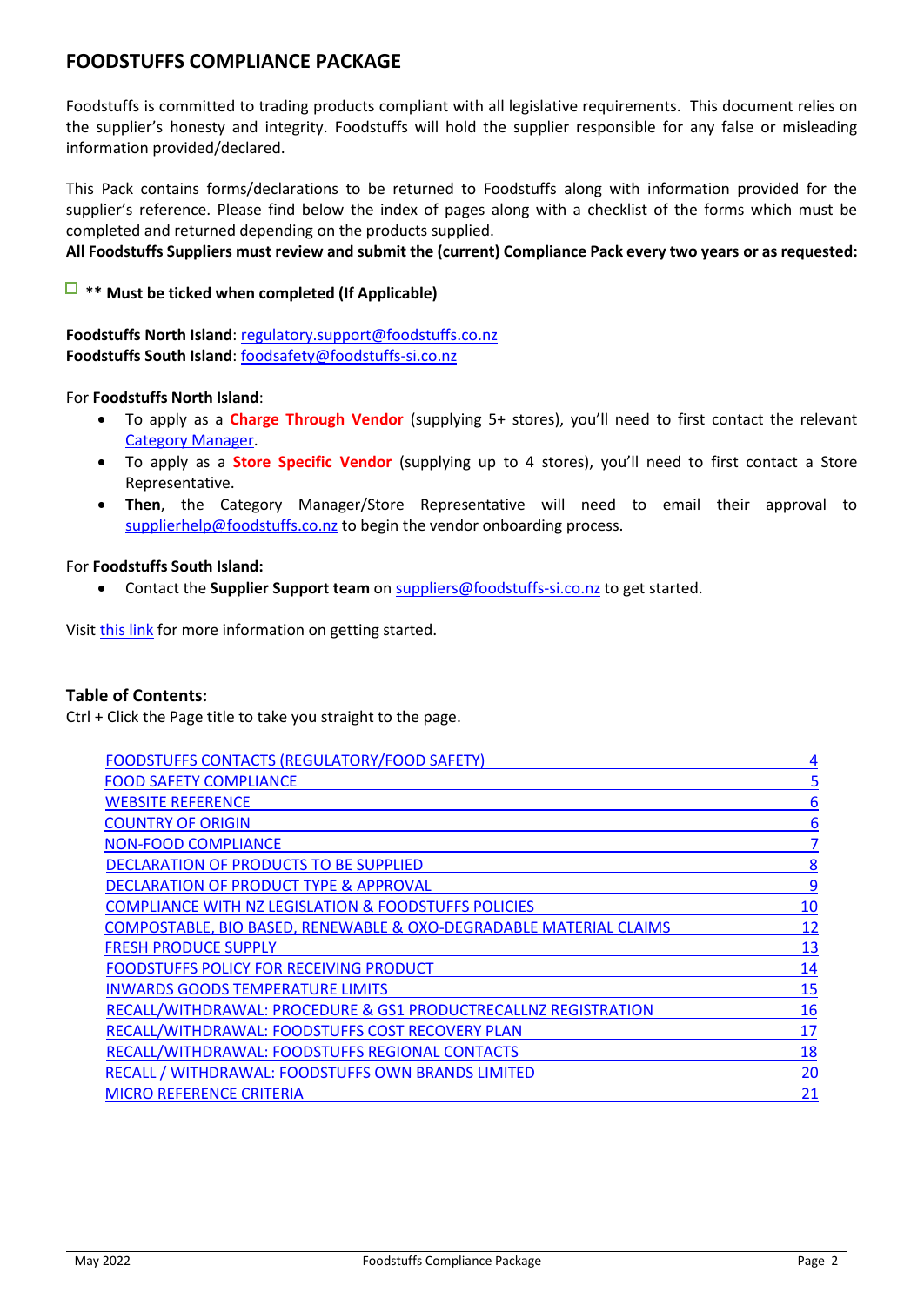# **Checklist of forms to be completed and returned:**

| Please tick<br>when<br>completed<br>(If applicable) | Page<br>No.    | Name of form to be completed                                                    |
|-----------------------------------------------------|----------------|---------------------------------------------------------------------------------|
|                                                     |                | Suppliers of Food/Beverage Products (for human consumption)                     |
|                                                     |                |                                                                                 |
|                                                     | 5              | <b>Food Safety Compliance</b>                                                   |
| Π                                                   | 6              | Country of Origin                                                               |
| $\Box$                                              | 8              | Declaration of Product to Be Supplied                                           |
| □                                                   | 9              | Declaration of Product Type & Approval                                          |
| П                                                   | 10             | Compliance with NZ Legislation & Foodstuffs Policies                            |
| $\Box$                                              | 12             | Compostable, Bio Based, Renewable & Oxo-Degradable Material Claims <i>(only</i> |
|                                                     |                | required if making claims of this nature)                                       |
| $\Box$                                              | 13             | Fresh Produce Supply (only required for fresh produce suppliers)                |
| □                                                   | 14             | Policy for Receiving Product                                                    |
| П                                                   | 16             | Recall/Withdrawal Procedure - GS1 ProductRecallNZ                               |
| $\Box$                                              | 17             | Recall/Withdrawal Cost Recovery Plan                                            |
|                                                     |                | <b>Suppliers of Non-Food Products</b>                                           |
| □                                                   | $\overline{7}$ | Non-Food Compliance                                                             |
| $\Box$                                              | 8              | Declaration of Product to Be Supplied                                           |
| □                                                   | 9              | Declaration of Product Type & Approval                                          |
| Ω                                                   | 10             | Compliance with NZ Legislation & Foodstuffs Policies                            |
|                                                     | 12             | Compostable, Bio Based, Renewable & Oxo-Degradable Material Claims (only        |
| П                                                   |                | required if making these claims)                                                |
| □                                                   | 14             | Policy for Receiving Product                                                    |
| □                                                   | 16             | Recall/Withdrawal Procedure - GS1 ProductRecallNZ                               |
| $\Box$                                              | 17             | Recall/Withdrawal Cost Recovery Plan                                            |
|                                                     |                |                                                                                 |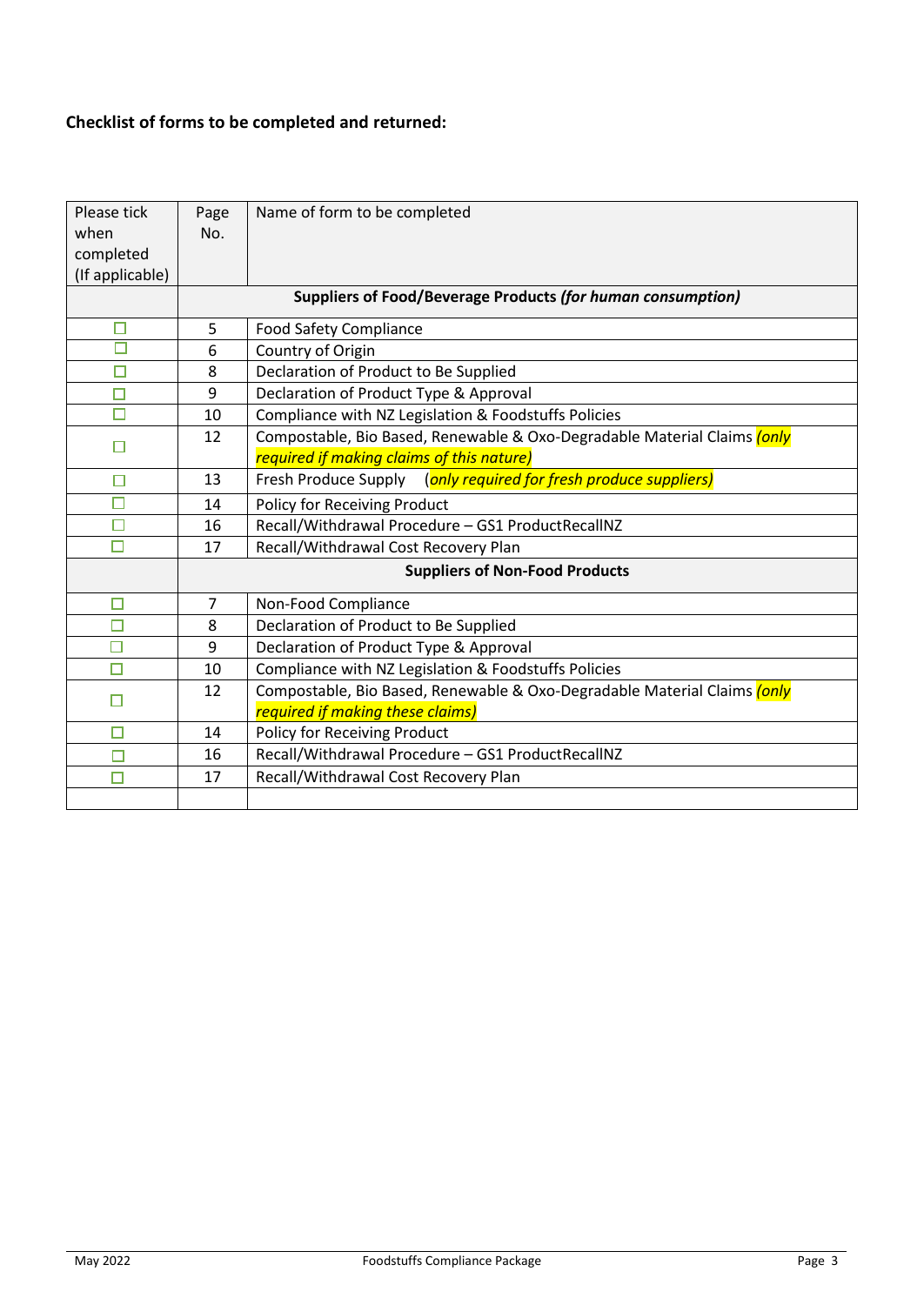# <span id="page-3-0"></span>**FOODSTUFFS COMPANY CONTACTS – REGULATORY / FOOD SAFETY**

#### **FOODSTUFFS NORTH ISLAND LIMITED**

Mark Casey **Regulatory Services Manager** Auckland Phone 09 621 0633 Mobile 021 512 362 Email [mark.casey@foodstuffs.co.nz](mailto:mark.casey@foodstuffs.co.nz)

# **foodstuffs!**

For supplier approval enquiries to Foodstuffs North Island please contact:

Phone 09 621 1264 Mobile 027 615 3258

Alarice Banawa Regulatory Technical Analyst Email [Alarice.guaves1@foodstuffs.co.nz](mailto:Alarice.guaves1@foodstuffs.co.nz)

#### **FOODSTUFFS SOUTH ISLAND LIMITED**

Rachael DonFood Safety Compliance Manager Private Bag 4705 Christchurch Phone 03 352 0820 Mobile 021 957 537 Email [Rachael.don@foodstuffs-si.co.nz](mailto:Rachael.don@foodstuffs-si.co.nz)

Rebecca Guy Food Safety Advisor Phone 03 353 8622 Mobile 021 726 184 Email [Rebecca.guy@foodstuffs-si.co.nz](mailto:Rebecca.guy@foodstuffs-si.co.nz)

 Lindsey Bartholomew Food Safety Business Partner Phone 03 352 0835 Mobile 021 713 380 Email [lindsey.bartholomew@foodstuffs-si.co.nz](mailto:lindsey.bartholomew@foodstuffs-si.co.nz)

Phone 03 353 8707

 Jessica Roberts Food Safety Business Partner Email [Jessica.Roberts@foodstuffs-si.co.nz](mailto:Jessica.Roberts@foodstuffs-si.co.nz)

#### **FOODSTUFFS OWN BRANDS LTD**

DX Box CX 15021 Auckland Mobile 021 814 995

Jenny Gibson Lead Quality & Technical Manager

Email [Jenny.Gibson@foodstuffs.co.nz](mailto:Jenny.Gibson@foodstuffs.co.nz)

Mobile Email

Rachael Knapton Quality & Technical Manager 027 376 0477 [Rachael.Knapton@foodstuffs.co.nz](mailto:Rachael.Knapton@foodstuffs.co.nz)

Mobile Email

Alisa Paderina Quality & Technical Manager 027 382 6901 [Alisa.Paderina@foodstuffs.co.nz](mailto:Alisa.Paderina@foodstuffs.co.nz)



**Foodstuffs Own Brands**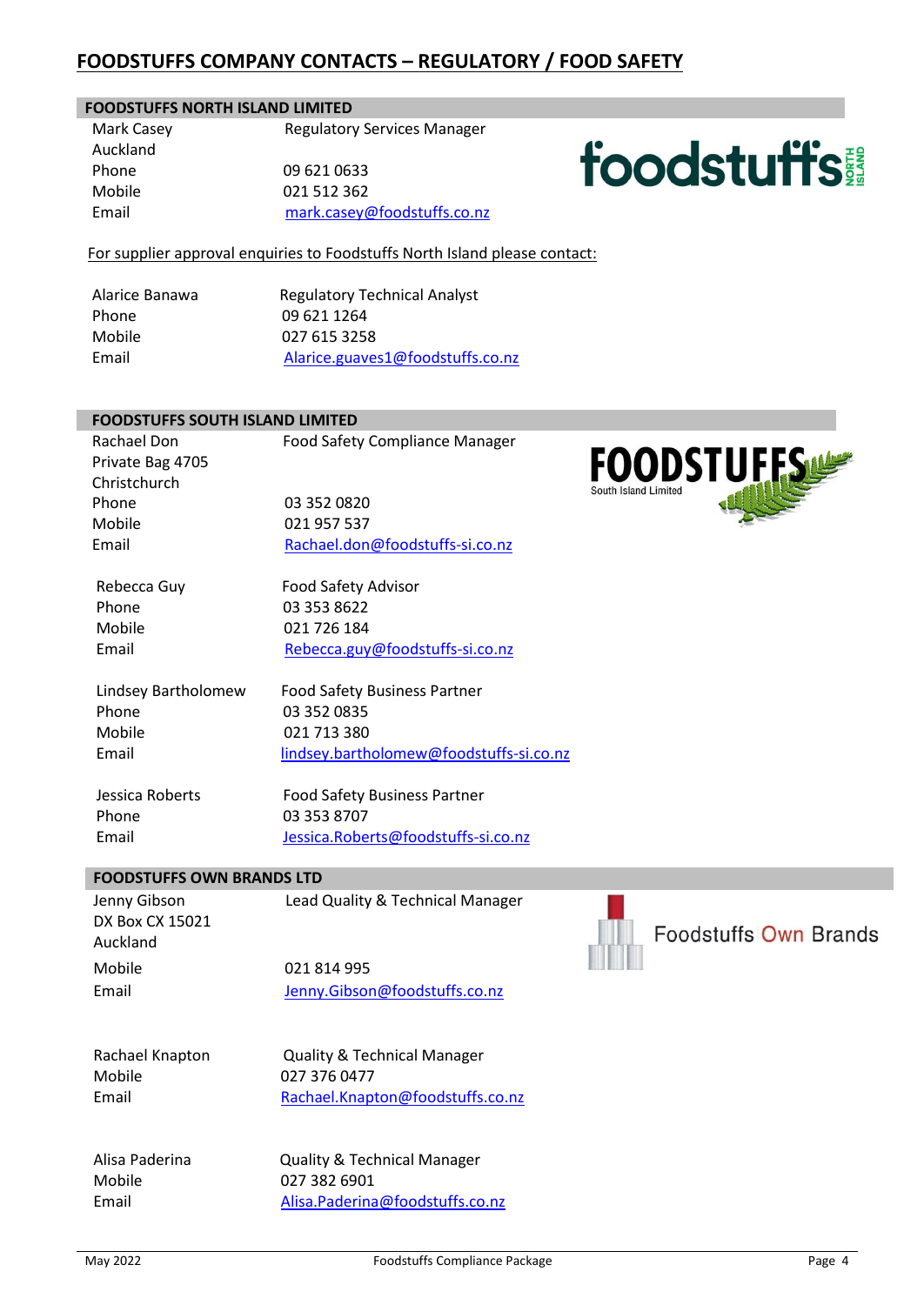#### <span id="page-4-0"></span>**FOOD SAFETY COMPLIANCE**

All food suppliers must abide by the appropriate legislative requirements for their business and products. **NB**: Food products are defined here as being products for human consumption (**including beverages and liquor**).

| Company legal name                                    |                        |              |                             |             |  |
|-------------------------------------------------------|------------------------|--------------|-----------------------------|-------------|--|
| Company trading name                                  |                        |              |                             |             |  |
| Intention to supply:                                  |                        | North island | South Island<br><b>Both</b> |             |  |
|                                                       | PO Box/Private Bag no. |              |                             |             |  |
| Your postal address                                   | Suburb                 |              |                             |             |  |
|                                                       | Town/City              |              |                             | Postal code |  |
|                                                       | Contact name           |              |                             |             |  |
| Contact details                                       | Phone number           |              | Mobile number               |             |  |
|                                                       | Email address          |              |                             |             |  |
| <b>Additional Production Sites</b><br><b>l</b> or     |                        |              |                             |             |  |
| (please tick as applicable)<br>Contract Manufacturers |                        |              |                             |             |  |

For Full Regulatory Approval, suppliers must hold an acceptable food certification (see details below). **I declare the Company named above has an appropriate food certification(s):**

|     | A copy of your certification must be attached with the Compliance Pack as a separate<br><b>file</b>                                                                                                                                                              |
|-----|------------------------------------------------------------------------------------------------------------------------------------------------------------------------------------------------------------------------------------------------------------------|
| Yes | Type of Food Safety Certification:<br>(Name of the approved Programme and copy of certification must be attached to the application<br>pack).<br>NB: The registration certification must be current at all times and made available to Foodstuffs<br>on renewal. |
| No  | Agree to implement an appropriate food certification covering the scope of the food operation or<br>to be certificated against the Foodstuffs Importer/Broker Standard (see details below).                                                                      |

**Foodstuffs requires all food suppliers to hold one or more of the following food certifications (that is most appropriate for your business) to obtain FULL Regulatory Approval:**

- **Food Control Plan (FCP) or National Programme (NP) Level 2/3** registered with the MPI/Council/Territorial Authority under the Food Act 2014. The Scope of your certification must be appropriate (including **wholesale** trading).
- **Risk Management Programme** (RMP) registered with the MPI.
- **Wine Standards Management Plan** (WSMP) registered certification or exemption with the MPI.
- **Fresh Produce** NZGAP/GlobalGAP/EuroGAP **with** NZGAP Social Practice Add On or SMETA an **Organic** certification against IFOAM Standard **with** NZGAP Social Practice Add On e.g. SMETA. Organic certification is required if claiming organic produce.
- **Imported Produce** Global GAP **with** GRASP or Rainforest Alliance certification
- **Foodstuffs Importer/Broker Standard** covering importers, brokers/distributors and companies using a contract manufacturer who do not have this activity covered under the scope of their current food safety plan. For information contact Assured Food Safety and complete the online application form by accessing link: **[Foodstuffs Approved Supplier Assessment Enquiry \(smartsheet.com\)](https://app.smartsheet.com/b/form/47195d93703240b69b75843f77a6a2fc)**

An Interim Regulatory Approval timeframe for prospective suppliers may be granted to gain an acceptable certification (as above). This will only be offered on receipt of the Compliance Pack, screen shot showing GS1 ProductRecallNZ registration/RecallReady status and (if appropriate) product label verification against the Food Standards Code. Interim Approval will not be provided to fresh produce suppliers or importers.

**Foodstuffs reserves the right to revoke the Approval status of suppliers who allow their food safety certification or Compliance Pack to lapse without prior approval from Foodstuffs.**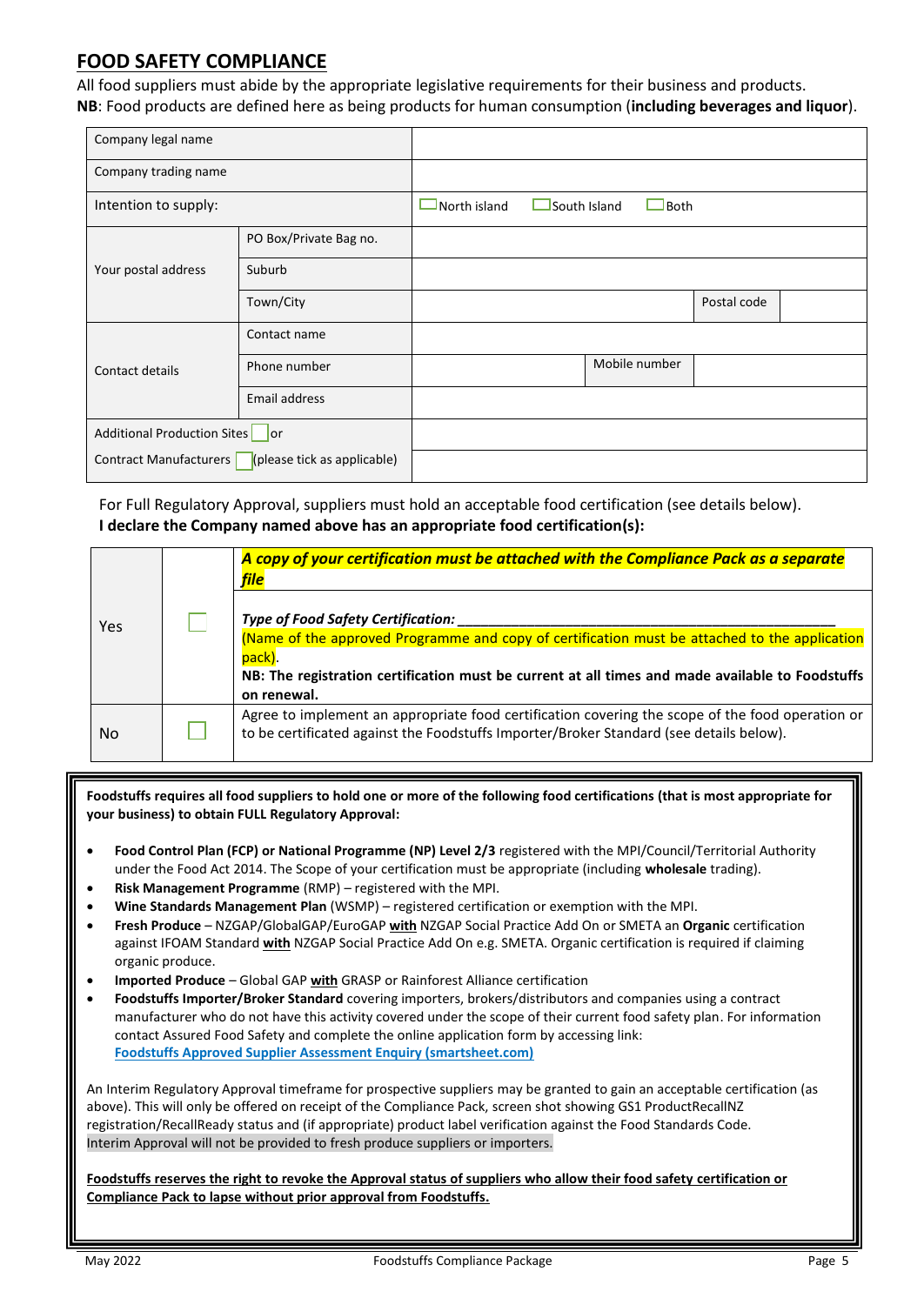# <span id="page-5-0"></span>**REFERENCE**

**These Internet sites may assist you with understanding food certification/programme and product labelling compliance:**

<span id="page-5-1"></span>

| Food Act 2014                            | https://www.mpi.govt.nz/food-safety/food-act-2014/                                                                                      |  |  |
|------------------------------------------|-----------------------------------------------------------------------------------------------------------------------------------------|--|--|
|                                          | https://www.mpi.govt.nz/food-business/running-a-food-business/food-<br>control-plans/custom-food-control-plans/steps-to-a-my-food-plan/ |  |  |
| General                                  | www.nzfsa.govt.nz/processed-food-retail-sale/fsp/index.htm                                                                              |  |  |
| <b>ANZ Food Standards Code</b>           | https://www.foodstandards.gov.au/code/Pages/default.aspx                                                                                |  |  |
| <b>Risk Management</b><br>Programme      | https://www.mpi.govt.nz/food-business/running-a-food-business/risk-<br>management-programmes-rmps/                                      |  |  |
| <b>Wine Producer</b>                     | http://www.nzfsa.govt.nz/wine/index.htm                                                                                                 |  |  |
| <b>Fresh Produce</b>                     | https://www.nzgap.co.nz/                                                                                                                |  |  |
|                                          | https://nzgap.co.nz/NZGAP Public/News/Social%20Practice.aspx                                                                            |  |  |
| <b>COUNTRY OF ORIGIN</b>                 | https://www.legislation.govt.nz/regulation/public/2021/0097/latest/whole.html#LMS270997                                                 |  |  |
| MPI Labelling Guide                      | https://www.mpi.govt.nz/dmsdocument/2965/direct                                                                                         |  |  |
| <b>Assured Food Safety</b>               | https://www.assuredfoodsafety.co.nz/<br>Foodstuffs Approved Supplier Assessment Enquiry (smartsheet.com)                                |  |  |
| <b>Dietary Supplement</b><br>Regulations | Dietary Supplements Regulations 1985 (SR 1985/208) (as at 01 March 2016)<br>Contents - New Zealand Legislation                          |  |  |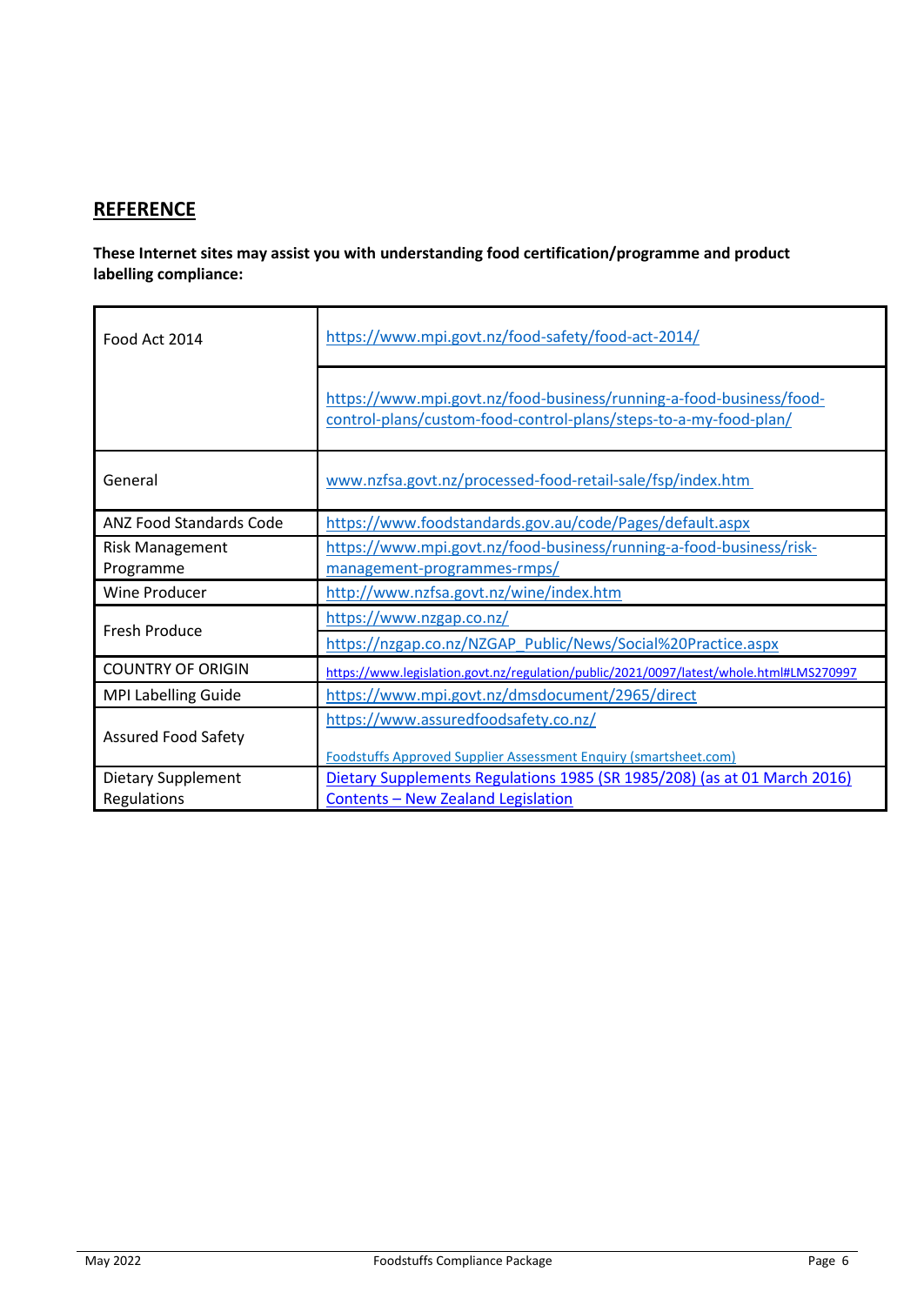# <span id="page-6-0"></span>NON-FOOD COMPLIANCE

All non-food suppliers must abide by the appropriate legislative and safety requirements for their business and products.

| Company trading name                                  |                        |              |              |               |             |  |
|-------------------------------------------------------|------------------------|--------------|--------------|---------------|-------------|--|
| Company legal name                                    |                        |              |              |               |             |  |
| Intention to supply:                                  |                        | North island | South Island | Both          |             |  |
|                                                       | PO Box/Private Bag no. |              |              |               |             |  |
| Your postal address                                   | Suburb                 |              |              |               |             |  |
|                                                       | Town/City              |              |              |               | Postal code |  |
|                                                       | Contact name           |              |              |               |             |  |
| Contact details                                       | Phone number           |              |              | Mobile number |             |  |
|                                                       | Email address          |              |              |               |             |  |
| Additional Production Sites or                        |                        |              |              |               |             |  |
| Contract Manufacturers<br>(please tick as applicable) |                        |              |              |               |             |  |

The following information must be included in the Compliance Pack if applicable:

- 1. Certification of packaging or food contact safe test results (for food packaging suppliers)
- 2. SDS for chemicals
- 3. Evidence of compliance to relevant local and/or international Industry Standards and appropriate certification for this

If you are supplying / intending to supply any of the following products, please declare:

| Toys for children aged 0-3 years                                                  |
|-----------------------------------------------------------------------------------|
| Baby cots or baby walkers                                                         |
| Children's clothing (nightwear or daywear)                                        |
| Hot water bottles                                                                 |
| Cigarette lighters                                                                |
| Kitchenware including plastic/Tupperware containers, cutlery, utensils, ice trays |
| Cleaning chemicals for use in kitchens or food premises                           |
| <b>Food Packaging</b>                                                             |
| Other please specify:                                                             |

| Non-Food Declaration ( $\sqrt{ }$ if applicable)                                                                                                                                                                                        |
|-----------------------------------------------------------------------------------------------------------------------------------------------------------------------------------------------------------------------------------------|
| I hereby declare that the Company named above is fully compliant with all relevant New Zealand legislative<br>requirements and that all non-food products supplied to Foodstuffs are manufactured, labelled and handled<br>accordingly. |
|                                                                                                                                                                                                                                         |

| Authorized Representative's Name |      |  |
|----------------------------------|------|--|
| Position                         |      |  |
| Signature                        | Date |  |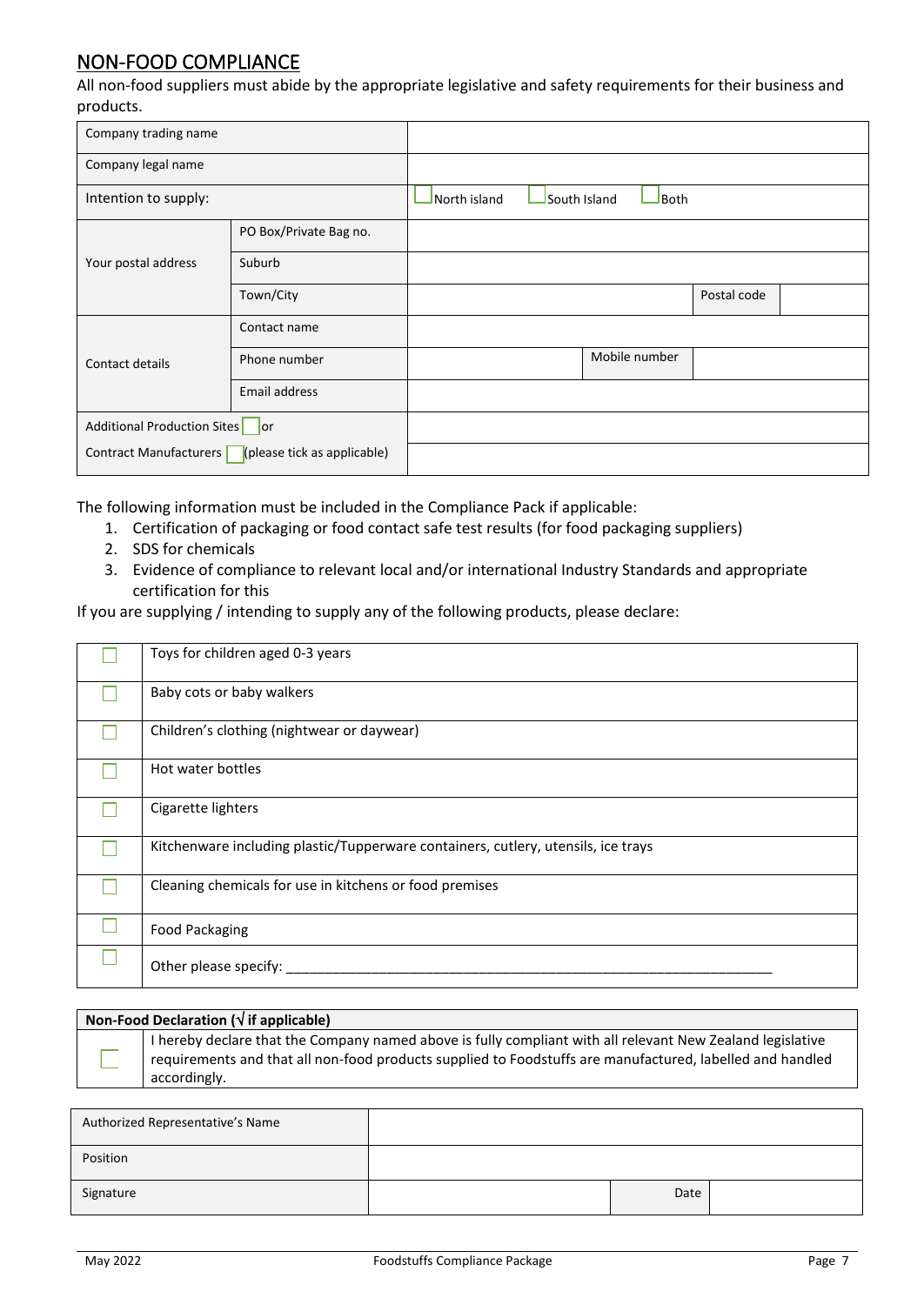# <span id="page-7-0"></span>**DECLARATION OF PRODUCTS TO BE SUPPLIED**

The supplier must obtain approval from the appropriate Foodstuffs North and South Island Category, Regulatory Manager/ Food Safety Manager or Store Representative (Store Specific Suppliers only) to supply product to that company or member store. Each company may approve different products or specifications. Where products **vary for each** the supplier must fill in the form below separately and send to the appropriate Foodstuffs company.

Visit [this link](https://suppliers.foodstuffs.co.nz/become-a-supplier/setting-up-your-trading-account/) for more information on getting started.

All suppliers must maintain an active account on Foodstuffs eXchange system [\(https://portal.foodstuffs](https://portal.foodstuffs-exchange.co.nz/)[exchange.co.nz/\)](https://portal.foodstuffs-exchange.co.nz/) and manage compliance documents through the Food Safety section of their account.

Circle the product type(s) your company proposes to supply / currently supplies and provide details:

| Food                               | Produce | <b>Alcohol</b>                                                                                                                                                                                                                                                                                  | <b>Packaging</b>                                 | <b>Chemicals</b> | <b>Dietary Supplement</b>                                |
|------------------------------------|---------|-------------------------------------------------------------------------------------------------------------------------------------------------------------------------------------------------------------------------------------------------------------------------------------------------|--------------------------------------------------|------------------|----------------------------------------------------------|
| <b>Product</b><br>Name/Description |         | <b>Product Claims (Include</b><br>all Free Range/ free from<br>/ Organic descriptors)<br>If applicable Product<br><b>Claims (Include all Free</b><br>Range/ free from /<br><b>Organic descriptors)</b><br><b>Product Claims (Include</b><br>all Free Range/ free from<br>/ Organic descriptors) | <b>Packaging Format &amp;</b><br><b>Branding</b> |                  | <b>Country of Origin for</b><br>'Regulated' product only |
|                                    |         |                                                                                                                                                                                                                                                                                                 |                                                  |                  |                                                          |
|                                    |         |                                                                                                                                                                                                                                                                                                 |                                                  |                  |                                                          |
|                                    |         |                                                                                                                                                                                                                                                                                                 |                                                  |                  |                                                          |
|                                    |         |                                                                                                                                                                                                                                                                                                 |                                                  |                  |                                                          |
|                                    |         |                                                                                                                                                                                                                                                                                                 |                                                  |                  |                                                          |
|                                    |         |                                                                                                                                                                                                                                                                                                 |                                                  |                  |                                                          |
|                                    |         |                                                                                                                                                                                                                                                                                                 |                                                  |                  |                                                          |
|                                    |         |                                                                                                                                                                                                                                                                                                 |                                                  |                  |                                                          |
|                                    |         |                                                                                                                                                                                                                                                                                                 |                                                  |                  |                                                          |
|                                    |         |                                                                                                                                                                                                                                                                                                 |                                                  |                  |                                                          |
|                                    |         |                                                                                                                                                                                                                                                                                                 |                                                  |                  |                                                          |
|                                    |         |                                                                                                                                                                                                                                                                                                 |                                                  |                  |                                                          |
|                                    |         |                                                                                                                                                                                                                                                                                                 |                                                  |                  |                                                          |

**Supply of product outside the Scope of your regulatory approval may result in immediate suspension. The supplier must notify Foodstuffs of any product found to be non-compliant for both quality, food or health and safety reasons.**

<span id="page-7-1"></span>

| <b>Company Name</b>              |      |  |
|----------------------------------|------|--|
| Authorized Representative's Name |      |  |
| Position                         |      |  |
| Signature                        | Date |  |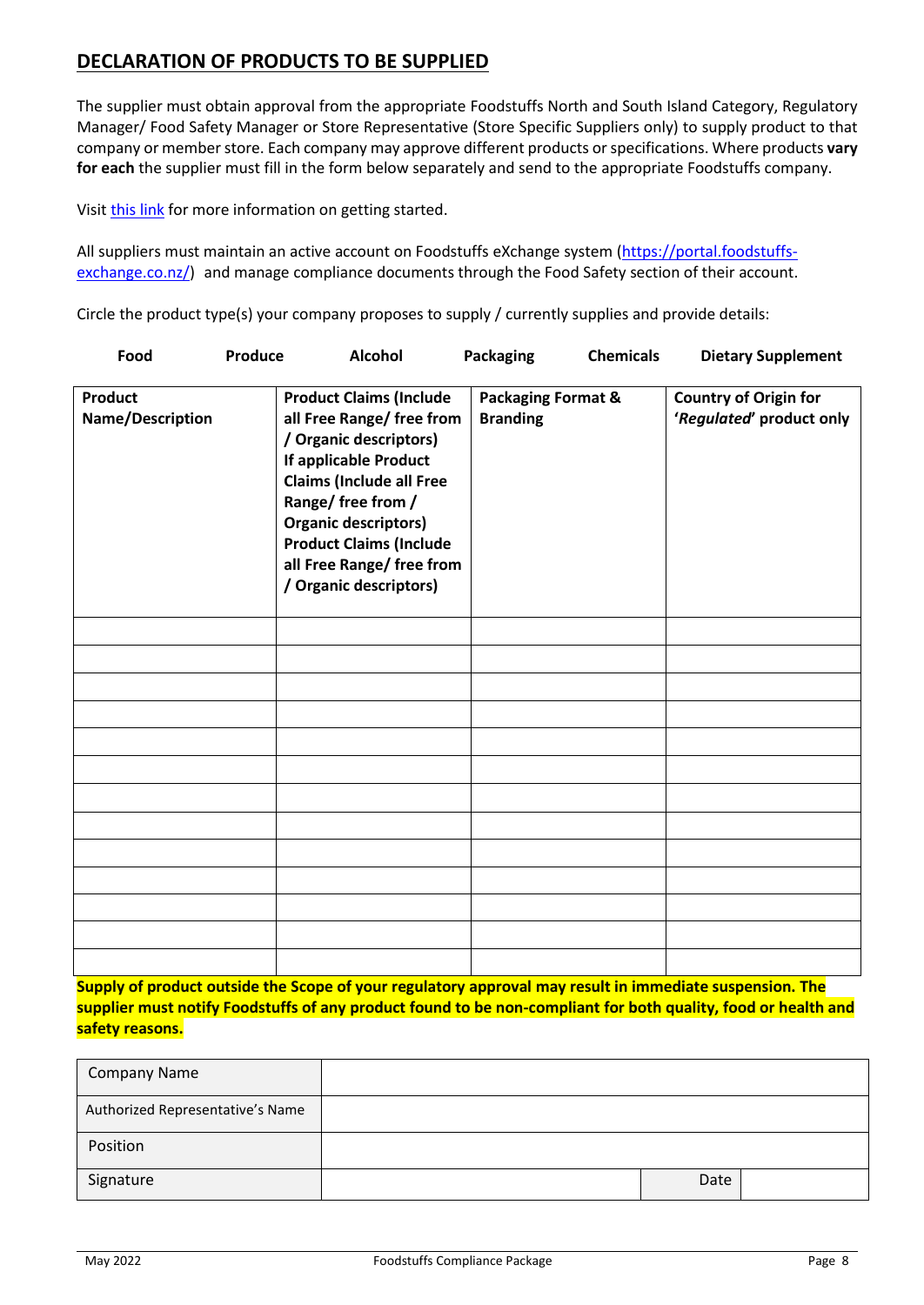# **DECLARATION OF PRODUCT TYPE & APPROVAL**

| Product Packaging & Labelling Declarations ( $\sqrt{ }$ tick where appropriate)                      |
|------------------------------------------------------------------------------------------------------|
| I hereby declare that products supplied into Foodstuffs Warehouses and/or Member Stores by the       |
| Company named below, are PACKAGED AND FULLY LABELLED ready for immediate trade. No further           |
| packaging or re-labelling of the products supplied is required in the retail stores.                 |
| I hereby declare that LABELS of ALL IMPORTED products must comply with ANZ Food Standards            |
| Code and must be assessed by a Verifier. I understand that incorrect labels from imported products   |
| may generate a recall situation.                                                                     |
| I hereby declare that products supplied into Foodstuffs Warehouses and/or Member Stores by the       |
| Company named below, will be sold <b>PACKAGED.</b> However further packaging or re-labelling of the  |
| products supplied is required in the retail stores.                                                  |
| I hereby declare that products supplied into Foodstuffs Warehouses and/or Member Stores by the       |
| Company named below, will be sold in the retail stores UNPACKAGED by fresh departments serve-        |
| over or customer self-serve cabinets. The products are supplied with all appropriate labelling       |
| information.                                                                                         |
| I hereby declare that products supplied into Foodstuffs Warehouses and/or Member Stores by the       |
| Company named below, are for further processing in store departments and not for direct retail sale. |
| The products are supplied with all appropriate labelling information.                                |
| I hereby declare that products supplied into Foodstuffs Warehouses and/or Member Stores by the       |
| Company named below will meet Country of Origin legislative requirements if 'regulated product'.     |
|                                                                                                      |

| Non-Food Declaration ( $\sqrt{ }$ if applicable) |                                                                                                                                                                                                                                                                      |  |
|--------------------------------------------------|----------------------------------------------------------------------------------------------------------------------------------------------------------------------------------------------------------------------------------------------------------------------|--|
|                                                  | I hereby declare that all products supplied into Foodstuffs Warehouses and Member Stores by the<br>Company named below, are NON-FOOD and/or NOT intended for human consumption and are<br>therefore exempt labelling requirements under the ANZ Food Standards Code. |  |

| <b>Product Approval Declarations</b>                                                                                                                                                                                                                                                                                                                                     |  |  |
|--------------------------------------------------------------------------------------------------------------------------------------------------------------------------------------------------------------------------------------------------------------------------------------------------------------------------------------------------------------------------|--|--|
| I hereby declare that all products supplied into Foodstuffs Warehouses and Member Stores by the<br>Company named below have been approved by the appropriate regional Category Manager or<br>Store Representative (Store Specific Suppliers only). Supply of any other product without additional<br>approval will mean immediate suspension of supply to Foodstuffs NZ. |  |  |
| I hereby confirm that the below named Company has a current Food Certification (Audit Certificate)<br>with an appropriate Scope covering the product(s) that the company agrees to supply to Foodstuffs<br>NZ.                                                                                                                                                           |  |  |

| <b>Company Name</b>              |      |  |
|----------------------------------|------|--|
| Authorised Representative's Name |      |  |
| Position                         |      |  |
| Signature                        | Date |  |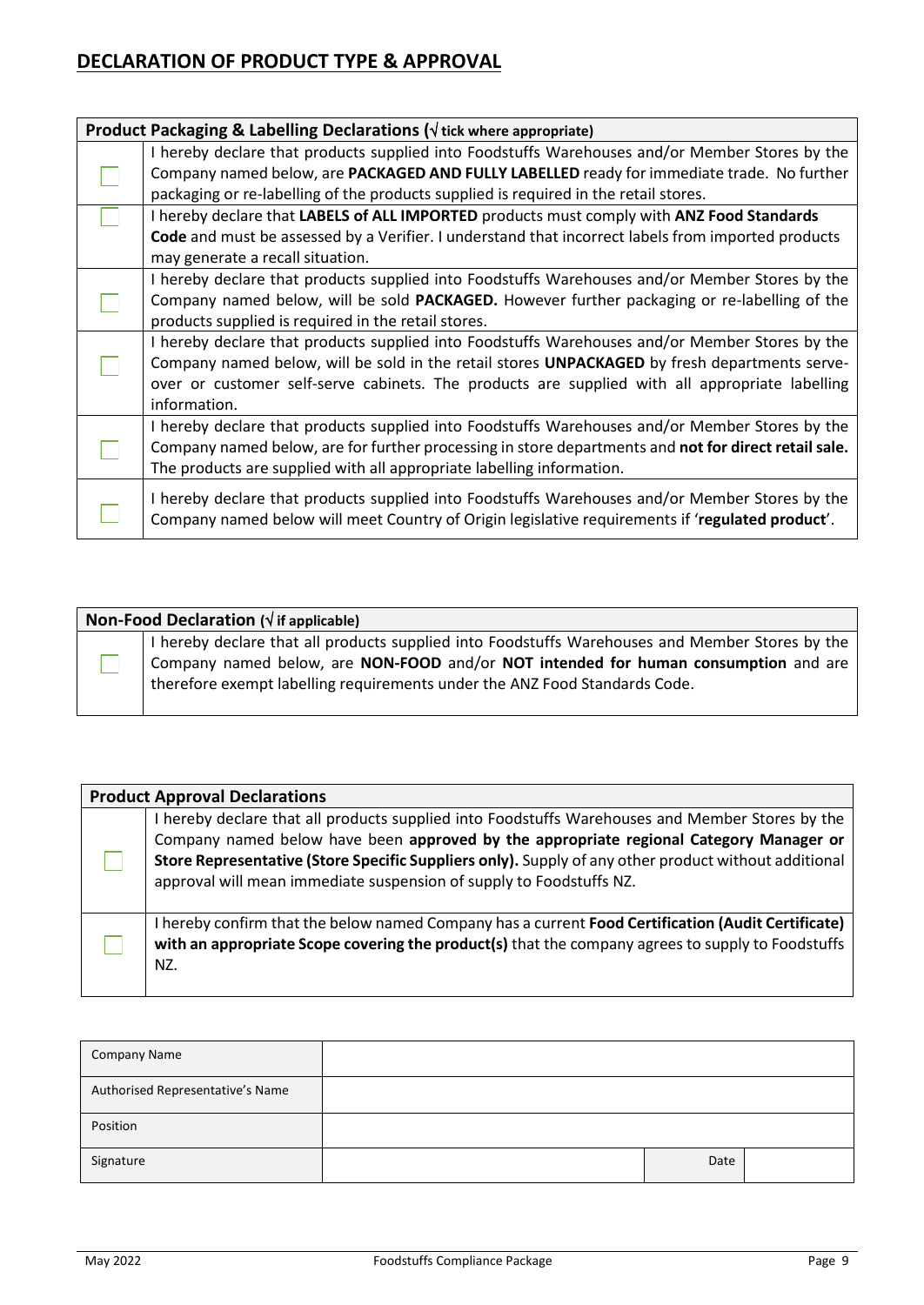# <span id="page-9-0"></span>**COMPLIANCE WITH NZ LEGISLATION & FOODSTUFFS POLICIES**

Your company must comply with all relevant New Zealand legislation as applicable for your business and products.

|                                                                                                                                                                                                                                                                                                                                        | Legislation & Foodstuffs Policy Declarations ( $\sqrt{ }$ tick where appropriate)                                                                                                                                                                                                                                           |  |
|----------------------------------------------------------------------------------------------------------------------------------------------------------------------------------------------------------------------------------------------------------------------------------------------------------------------------------------|-----------------------------------------------------------------------------------------------------------------------------------------------------------------------------------------------------------------------------------------------------------------------------------------------------------------------------|--|
|                                                                                                                                                                                                                                                                                                                                        | I hereby declare that the Company named below will be fully compliant with all relevant sections of<br>Chapter 1 and Chapter 2 of the ANZ Food Standards Code for all food products supplied.<br>For more information, please refer to ANZ Food Standards Code:<br>http://www.foodstandards.govt.nz/code/Pages/default.aspx |  |
|                                                                                                                                                                                                                                                                                                                                        | I hereby declare that the Company named below will be fully compliant and certified against an<br>appropriate standard for any organic/free range claims made.                                                                                                                                                              |  |
|                                                                                                                                                                                                                                                                                                                                        | I hereby declare that the Company named below will be fully compliant with the Fairtrade Standards<br>for any Fairtrade claims made.<br>For more information, please refer to Fair Trading Act 1986:<br>http://www.legislation.govt.nz/act/public/1986/0121/latest/DLM96439.html                                            |  |
|                                                                                                                                                                                                                                                                                                                                        | I hereby declare that the Company named below will be fully compliant with the Social Practice for<br><b>Fresh Produce.</b><br>https://nzgap.co.nz/NZGAP Public/News/Social%20Practice.aspx                                                                                                                                 |  |
| I hereby declare that the Company named below will be fully compliant with the requirements detailed<br>in the Weights and Measures Act 1987, for all packaged products supplied.<br>For more information, please refer to Weights and Measures Act 1987:<br>http://www.legislation.govt.nz/act/public/1987/0015/latest/DLM102242.html |                                                                                                                                                                                                                                                                                                                             |  |
|                                                                                                                                                                                                                                                                                                                                        | I hereby declare that products supplied into Foodstuffs Warehouses and/or Member Stores by the<br>Company named below will meet Country of Origin legislative requirements if 'regulated product'.                                                                                                                          |  |

| Health and Safety Obligation Declarations ( $\sqrt{ }$ tick where appropriate) |                                                                                                                                                                                                                                                                                                                                                                                                                                                                                                                                                                                   |  |
|--------------------------------------------------------------------------------|-----------------------------------------------------------------------------------------------------------------------------------------------------------------------------------------------------------------------------------------------------------------------------------------------------------------------------------------------------------------------------------------------------------------------------------------------------------------------------------------------------------------------------------------------------------------------------------|--|
|                                                                                | I hereby declare that the Company named below will be fully compliant with all obligations under the<br>Health and Safety at Work Act 2015 and will ensure that all Company Representatives and / or<br>Merchandisers will hold a current Safe In-Store Pass (see website link below), will complete an induction<br>at each of the Foodstuffs stores that they will be conducting work in and will sign the visitors logbook<br>noting the Safe In Store Pass number. The Safe In Store Pass will always be worn and visible when working<br>in store. www.safeinstorepass.co.nz |  |

| Alcohol Declarations ( $\sqrt{ }$ tick where appropriate)                                                         |  |  |
|-------------------------------------------------------------------------------------------------------------------|--|--|
| I hereby declare that the Company named below complies and subscribes to the ANZA Liquor                          |  |  |
| Advertising & Promotion Pre-vetting System (LAPPS). https://www.anza.co.nz/lapps                                  |  |  |
| I hereby declare that the Company named below complies with the Advertising Standards Authority                   |  |  |
| (ASA) Code for Advertising and Promotion of Alcohol. http://www.alcohol.org.nz/management-                        |  |  |
| laws/nz-alcohol-laws/advertising-alcohol                                                                          |  |  |
| I hereby declare that the Company named below complies with the ANZ Food Standard Code Chapter                    |  |  |
| 2 Part 2.7 Alcoholic Beverages                                                                                    |  |  |
| Australia New Zealand Food Standards Code - Standard 2.7.1 - Labelling of alcoholic beverages and                 |  |  |
| food containing alcohol (legislation.gov.au)                                                                      |  |  |
| Alcohol demonstrators must comply with the Sale and Supply of Alcohol Act 2012 – Demonstrator<br>Responsibilities |  |  |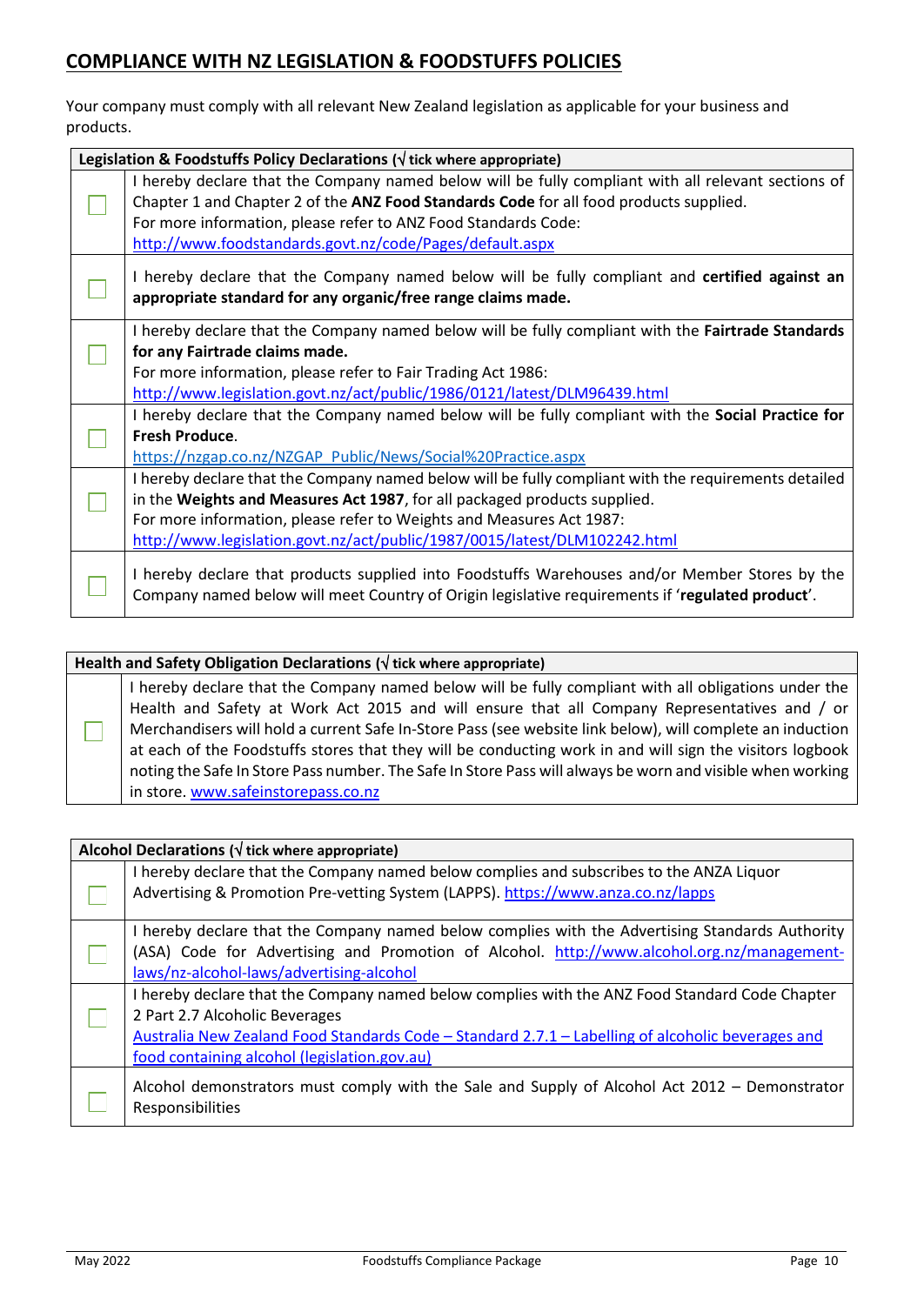**Vaping, Smoking and Tobacco Declarations ( tick where appropriate)**

I Hereby declare that the Company named below complies with the New Zealand Smoke free Environments and Regulated Products (Vaping) Amendment Act 2020

#### **Dietary Supplements ( tick where appropriate)**

٦

I hereby declare that the Company named below will be fully compliant with all obligations under the Dietary Supplements Regulations 1985.

| Company Name                     |      |  |
|----------------------------------|------|--|
| Authorised Representative's Name |      |  |
| Position                         |      |  |
| Signature                        | Date |  |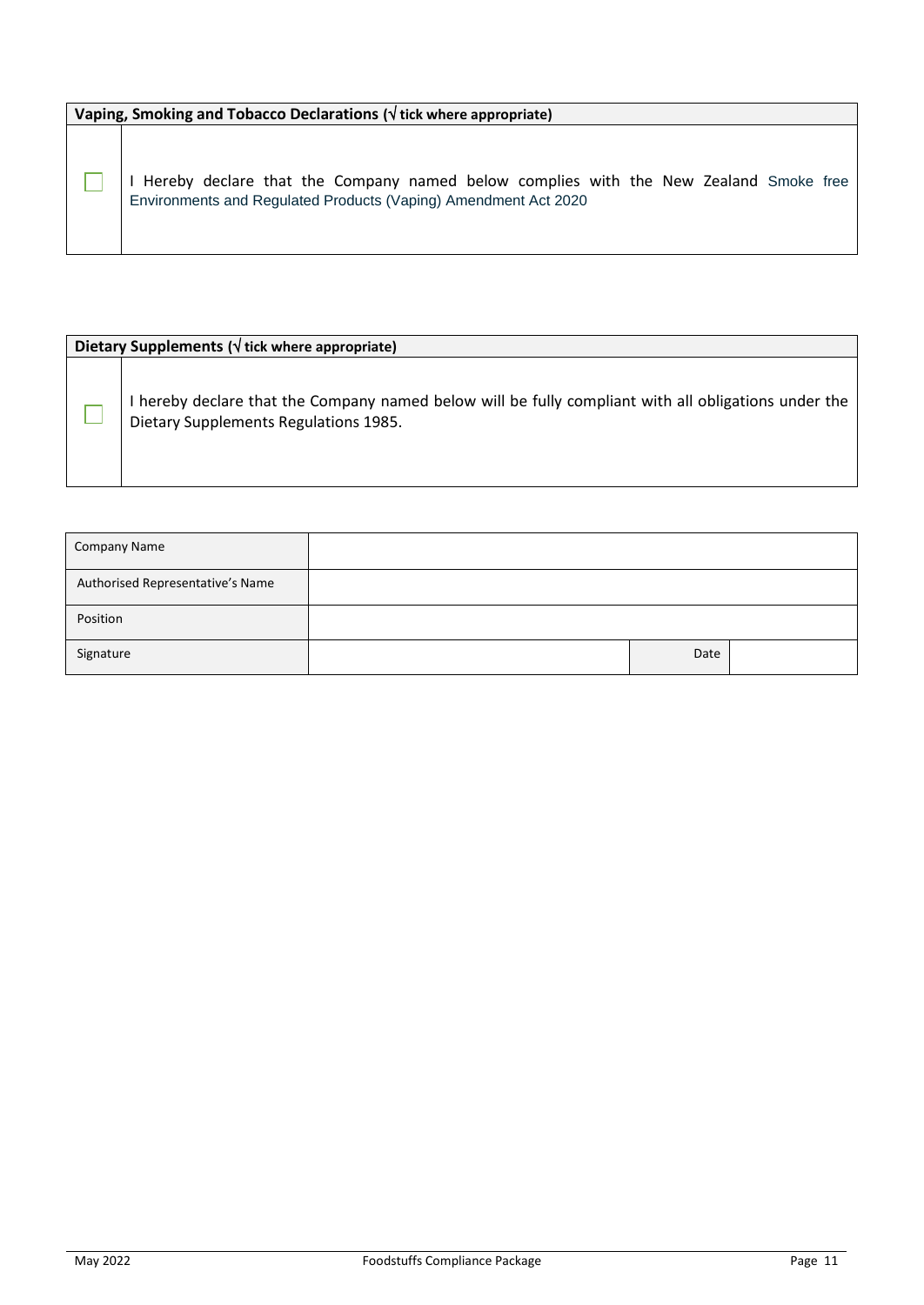## <span id="page-11-0"></span>**COMPOSTABLE, BIO BASED, RENEWABLE & OXO-DEGRADABLE MATERIAL CLAIMS**

Foodstuffs supports WasteMinz's [terminology and best practice guidance](https://www.wasteminz.org.nz/projects/compostable-packaging/) and encourages suppliers to adopt best practice in this area regarding substantiation of claims.

Foodstuffs requires suppliers who are making compostable, bio based, renewable material or similar claims on their product or packaging to provide at least one of the following **Home** Compostable certifications to verify that the product/s or packaging meet these claims.

| Home Compostable Standard Certification Held ( $\sqrt{ }$ tick where appropriate) |                                 |                                                            |                                 |                     |
|-----------------------------------------------------------------------------------|---------------------------------|------------------------------------------------------------|---------------------------------|---------------------|
|                                                                                   | <b>Description</b>              | Logo                                                       | Verification                    | <b>Over Arching</b> |
| √                                                                                 |                                 |                                                            |                                 | <b>Standard</b>     |
|                                                                                   | <b>Australian Seedling Home</b> |                                                            | <b>Australasian Bioplastics</b> | Standard AS 5810    |
|                                                                                   | Composting                      | <b>Iome Compostab</b><br><b>AS 5810</b><br><b>ABAX 999</b> | Association / Din Certco        |                     |
|                                                                                   | Ok Home Composting              |                                                            | <b>TUV Austria</b>              | Variation of        |
|                                                                                   |                                 | <b>OK</b> compost<br><b>AUSTRIA</b>                        |                                 | standard EN         |
|                                                                                   |                                 | <b>HOME</b><br><b>S0315</b>                                |                                 | 13432               |
|                                                                                   | <b>DIN Home</b>                 |                                                            | <b>DIN Certco</b>               | <b>Standard AS</b>  |
|                                                                                   |                                 |                                                            |                                 | 5810NF T 51-800     |
|                                                                                   |                                 |                                                            |                                 |                     |

| I hereby declare that all material composition claims I am making are true. I will provide material<br>composition data sheets for the products I intend to supply to support any claims that are made. | Bio Based or Renewable Material ( $\sqrt{ }$ tick if appropriate) |
|---------------------------------------------------------------------------------------------------------------------------------------------------------------------------------------------------------|-------------------------------------------------------------------|
|                                                                                                                                                                                                         |                                                                   |

#### **Oxo-degradable Materials ( required field)**

I am not supplying any product packaged in Oxo-degradable materials or any product made of Oxodegradable materials.

Foodstuffs policy is to **avoid** bioplastics only certifiable as **commercially** compostable or that claim to be 'biodegradable'.

Please note that provision of certification for products other than products which you intend to supply will result in Foodstuffs rejecting your application or placing a block on your account.

| I hereby declare that the Company named below will hold and maintain appropriate certification as |
|---------------------------------------------------------------------------------------------------|
| required for compostable, bio based, or renewable materials suppliers:                            |

| Company Name                     |      |  |
|----------------------------------|------|--|
| Authorised Representative's Name |      |  |
| Position                         |      |  |
| Signature                        | Date |  |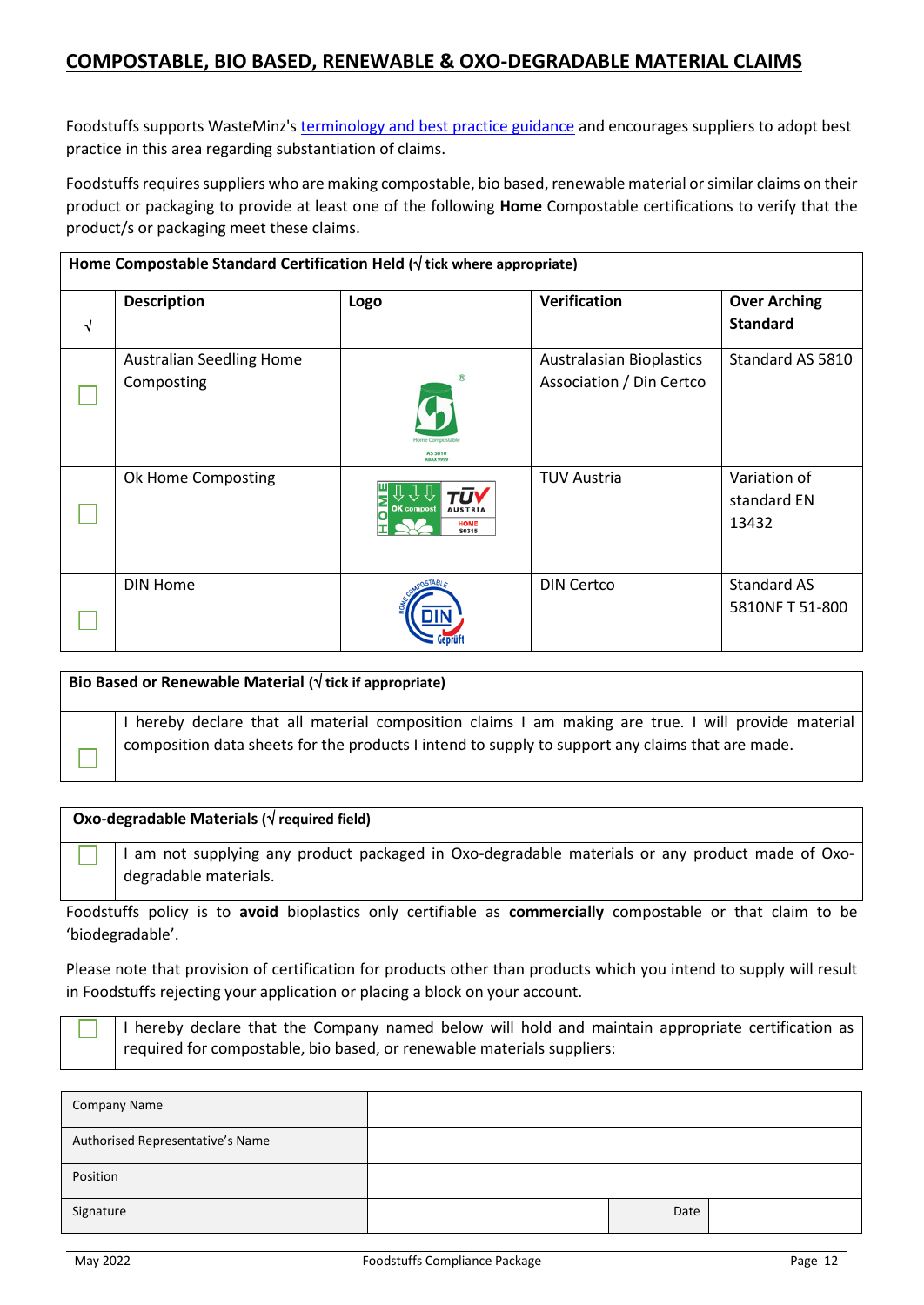#### <span id="page-12-0"></span>**FRESH PRODUCE SUPPLY**

Foodstuffs requires fresh produce suppliers to hold one or more of the following certification combinations to obtain FULL Supplier Approval:

- NZGAP/ GlobalGAP / EuroGAP **or** Organic certification against IFOAM Standard **and** one of the following:
	- o NZGAP Social Practice (Add On) certification
	- o SMETA verified by Sedex or an approved Affiliate Audit Company
	- o GRASP certification
	- o Rainforest Alliance certification

For processed/ready to eat product NZGAP Food Act (Add on) is acceptable plus Social Practice (Add on) or SMETA, GRASP or Rainforest Alliance, or alternatively for processed product an appropriate registration under the Food Act 2014 e.g., Food Control Plan or National Programme the Scope covering wholesale. (Social responsibility standards certification required)

Fresh Produce suppliers making organic claims must hold an appropriate organic certification.

#### **Traceability Docket Example:**

Products delivered through Foodstuffs DCs must be accompanied by a traceability docket (attached to crate), example below.

| <b>Foodstuffs</b>        |                    |
|--------------------------|--------------------|
| Product                  | <b>Item Number</b> |
| <b>Country of Origin</b> |                    |
| <b>Size</b>              | Count/ Weight      |
| <b>Dispatch Date</b>     | NZ Gap No          |
| <b>Supplier/ Grower</b>  | <b>Grower Gap</b>  |

I hereby declare that the Company named below will hold and maintain appropriate certification as required for fresh produce suppliers by Foodstuffs, along with providing all necessary traceability information to accompany products supplied to Foodstuffs Member Stores and Warehouses:

| <b>Company Name</b>              |      |  |
|----------------------------------|------|--|
| Authorised Representative's Name |      |  |
| Position                         |      |  |
| Signature                        | Date |  |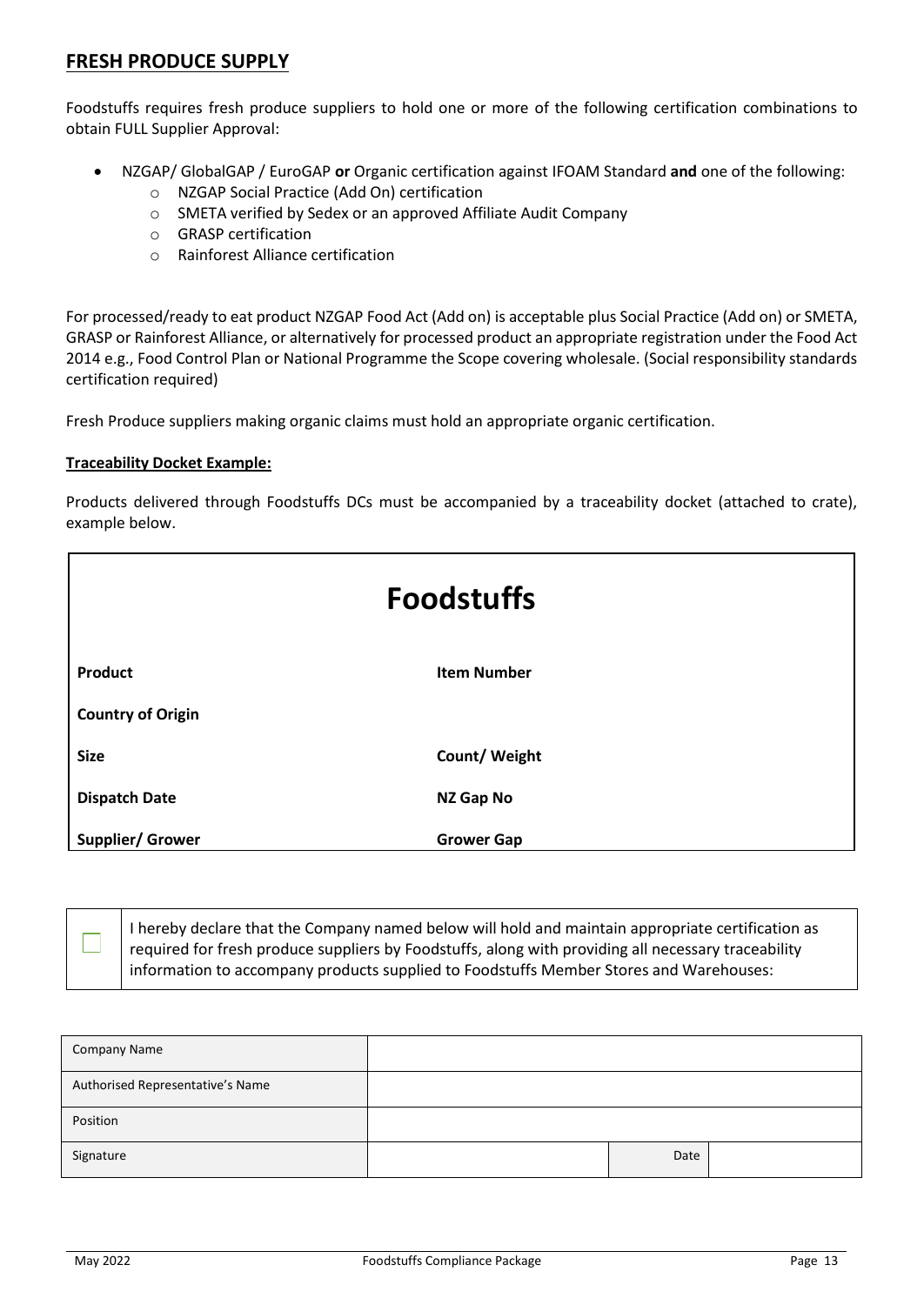#### <span id="page-13-0"></span>**FOODSTUFFS POLICY FOR RECEIVING PRODUCT**

All suppliers must read and sign commitment to the following standards for products on delivery to Foodstuffs:

- 1. All goods are to be of the correct size, quantity and quality.
- 2. The presentation/packaging is to be acceptable no damaged or dirty stock.
- 3. All packaging of food products must be food grade (including recycled packaging).
- 4. Goods are appropriately labelled and within acceptable Use by Dates / Best Before Dates (as applicable).
- 5. Goods must be appropriately segregated to prevent cross-contamination and tainting.
- 6. Temperature sensitive products will have temperatures checked and documented on arrival to the store. Products will not be accepted if they do not meet Foodstuffs strict temperature limits (see page 12).
- 7. Should product not meet Foodstuffs required standard, the supplier will be notified by telephone and in writing with Foodstuffs copied in.
- 8. Rejected product will be marked accordingly and sent back to the Supplier.
- 9. All fresh single regulated items must indicate Country of Origin.

I hereby declare that the Company named below acknowledges the required standards for delivery of goods and will endeavor to supply Foodstuffs with safe and compliant products:

| <b>Company Name</b>              |      |  |
|----------------------------------|------|--|
| Authorised Representative's Name |      |  |
| Position                         |      |  |
| Signature                        | Date |  |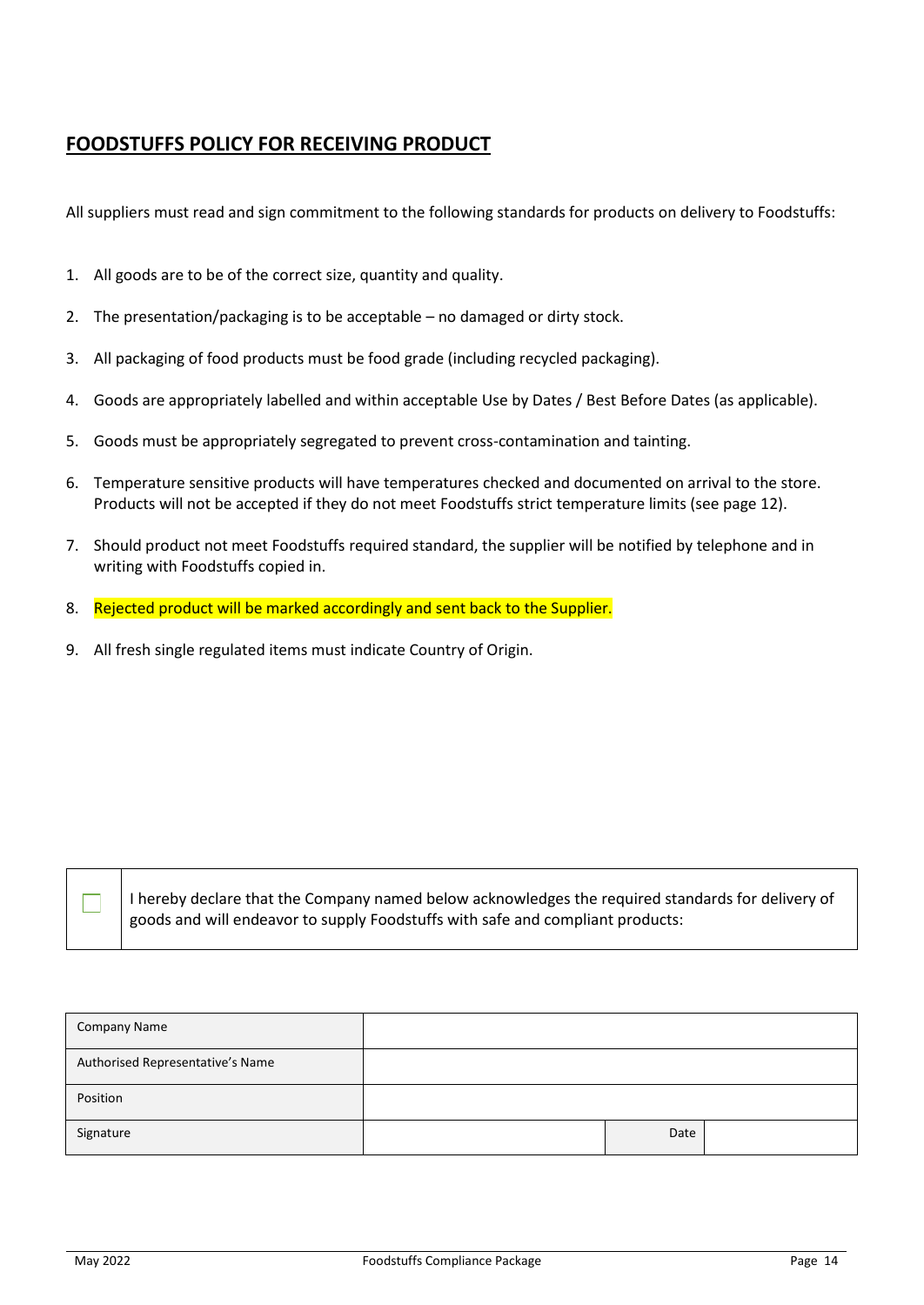# <span id="page-14-0"></span>**INWARDS GOODS TEMPERATURE LIMITS**

The following temperature limits must be adhered to:

- Where temperatures are at or above the Reject Temperature product is rejected immediately.
- Notification of rejection will be given to the supplier in writing and copied to Foodstuffs (North Island or South Island) Food Safety departments. The supplier must provide details of corrective action taken to prevent future temperature abuse to the Member Store and Foodstuffs in writing.
- Where temperatures are in the range specified under "Temperature Range Requiring Corrective Action", the supplier is warned that rejection will occur if temperatures are not reduced to meet the Target Temperature for future deliveries. An explanation regarding these relatively high temperatures must be provided to the store and Foodstuffs in writing*.*

<span id="page-14-1"></span>

| Product group                          | <b>Target Temperature</b>                                                               | <b>Temperature Range</b><br>requiring Corrective<br>Action | <b>Reject Temperature</b>                                                                                                 |  |
|----------------------------------------|-----------------------------------------------------------------------------------------|------------------------------------------------------------|---------------------------------------------------------------------------------------------------------------------------|--|
|                                        | <b>CHILLED PRODUCTS</b>                                                                 |                                                            |                                                                                                                           |  |
| <b>All Products</b>                    | 0°C to 4.9°C                                                                            | 5.0°C to 6.9°C                                             | $7^{\circ}$ C                                                                                                             |  |
| Sushi/Nigiri/Meals-<br>chilled         | $0^{\circ}$ C to 4.9 $^{\circ}$ C                                                       | 5°C to 6.9°C                                               | $7^{\circ}$ C<br>$15^{\circ}$ C                                                                                           |  |
| Sushi/Nori - temperature<br>managed    | 7°C to 14.9                                                                             |                                                            |                                                                                                                           |  |
| FSSI: Sushi (pH<br>Controlled)         | $0^{\circ}$ C - 14.9 $^{\circ}$ C                                                       | N/A                                                        | 15 °C                                                                                                                     |  |
| <b>Carcass Meat</b>                    | 1°C to 7°C surface<br>temperature<br>(Will achieve deep meat<br>temperature of 10 $C$ ) | 7.1°C to 9.9°C                                             | $10^{\circ}$ C                                                                                                            |  |
| Fish<br>(Fillets and whole)            | 0°C to 4°C<br>(Ideal 0°C to 2°C)                                                        | 4.1°C to 4.9°C                                             | $5^{\circ}$ C                                                                                                             |  |
| Fresh/Raw Meat                         | $0^{\circ}$ C to 4 $^{\circ}$ C<br>(Ideal $0^{\circ}$ C - 2 $^{\circ}$ C)               | 4.1 $^{\circ}$ C to 6.9 $^{\circ}$ C                       | $7^{\circ}$ C                                                                                                             |  |
| Live Shellfish i.e.,<br><b>Mussels</b> | 6°C to 10°C<br>2 °C to 10 °C (clams only)                                               | 10.1°C to 15.9°C                                           | LESS THAN 6°C or 16°C<br>LESS THAN 2°C or 16°C<br>(clams only)<br>FSSI:<br>4°C or 16°C<br>$1^{\circ}$ C or $16^{\circ}$ C |  |
| <b>FROZEN PRODUCTS</b>                 |                                                                                         |                                                            |                                                                                                                           |  |
| All Products<br>(Except Ice-Cream)     | LESS THAN -18°C                                                                         | -17.9°C to -12.1°C                                         | $-12^{\circ}$ C                                                                                                           |  |
| Ice-Cream                              | LESS THAN -18°C                                                                         | -17.9°C to -15.1°C                                         | $-15^{\circ}$ C                                                                                                           |  |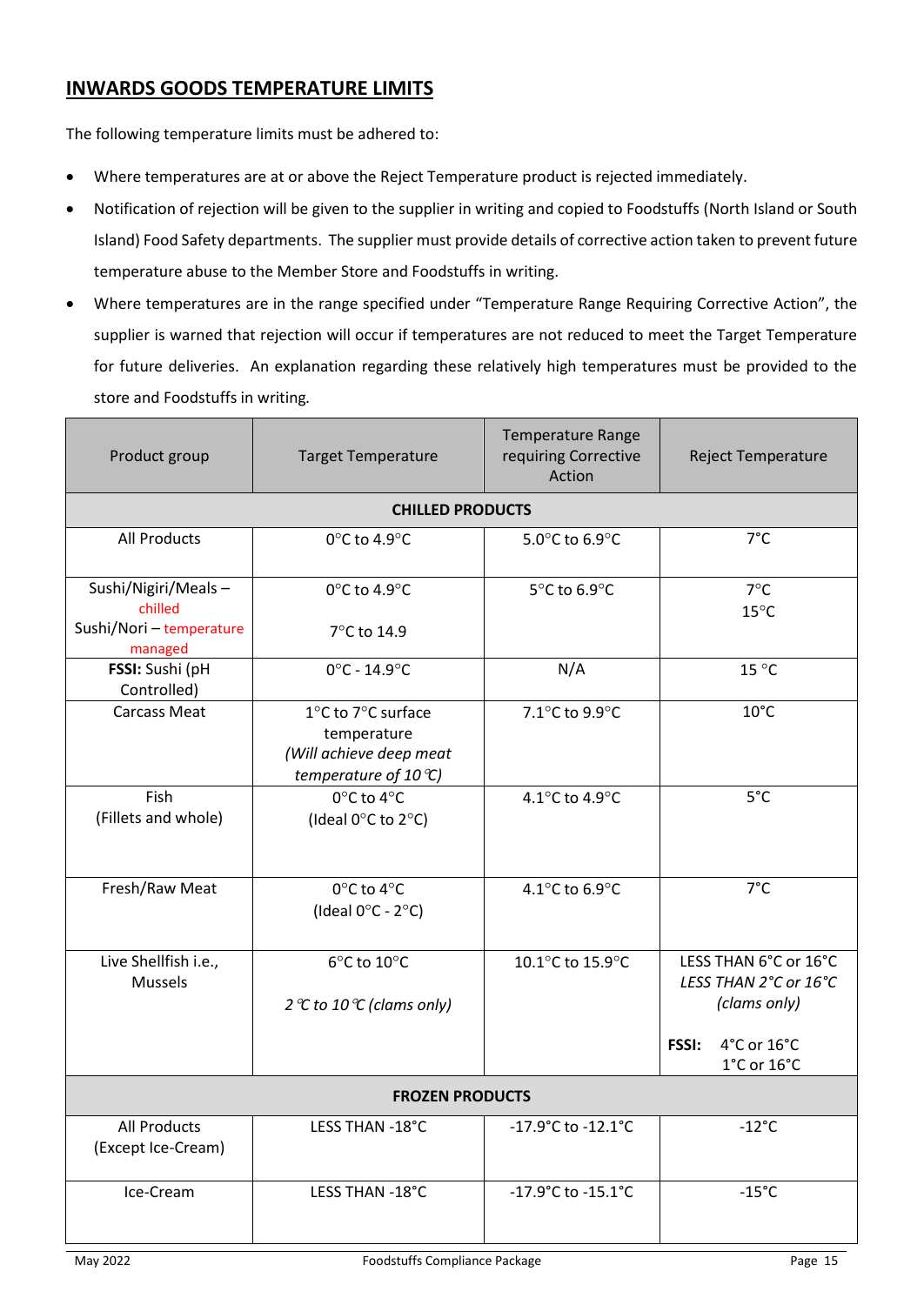#### **RECALL/WITHDRAWAL PROCEDURE**

In the event of a product Consumer or Trade Recall or Withdrawal (including a precautionary action), the supplier must first notify the affected Foodstuffs entities according to the contact details specified on pages 18/19.

#### **Recall/Withdrawal details provided shall include:**

- Product name and description, including identifiers and traceability information where applicable
- Nature of issue **full transparency required**
- Strategy for the handling of stock & reimbursement (procedure to be agreed on with Foodstuffs)
- POS notice (MPI approved) and a clear secured disposal procedure for Consumer Recalls

Following this communication, Foodstuffs Regulatory Team(s) will then work with the supplier to support the efficient handling of the Withdrawal/Recall action.

Recalls/Withdrawals will be formally communicated to Foodstuffs Member Stores & Warehouses through the issuing of a GS1 ProductRecallNZ Notification.

#### **GS1 PRODUCTRECALLNZ – REGISTRATION AND USE OF SYSTEM**

To support Foodstuffs process for handling product Recalls & Withdrawals, all suppliers are **required** to register with GS1 ProductRecallNZ and to utilize this system to manage these events. For detailed information on GS1 ProductRecallNZ (including registration and pricing plans) please visit [GS1 ProductRecallNZ](file://///vprdfile01/users$/Alarice.Guaves1/Desktop/Compliance%20Pack/GS1%20ProductRecallNZ) or call 0800 10 23 56.

**Exemption Case:** Suppliers to Foodstuffs Own Brands Ltd (FOBL) **only** do not need to register with GS1 ProductRecallNZ, as this will be issued by FOBL for Foodstuffs-labelled product (please refer to page 20). The Recall Cost Recovery Plan on page 17 will still apply.

| <b>GS1 ProductRecallNZ Declarations</b>                                                                                                                                                                                                                                                                                              |  |  |  |  |
|--------------------------------------------------------------------------------------------------------------------------------------------------------------------------------------------------------------------------------------------------------------------------------------------------------------------------------------|--|--|--|--|
| I hereby declare that the Company named below has registered with GS1 ProductRecalINZ and will<br>fully support Foodstuffs in the event of a Product Consumer or Trade Recall or Precautionary<br>Withdrawal by using this industry supported tool.                                                                                  |  |  |  |  |
| I hereby declare that the Company named below will attain 'Recall Ready' status and complete a<br>minimum of 2 Mock Recalls on GS1 ProductRecallNZ in "mock mode" each year, to ensure legal<br>compliance and capability to manage a Recall or Withdrawal and to support Foodstuffs and its<br>Member Stores should the need arise. |  |  |  |  |

| Company Name                     |      |  |
|----------------------------------|------|--|
| Authorized Representative's Name |      |  |
| <b>Your Position</b>             |      |  |
| Signature                        | Date |  |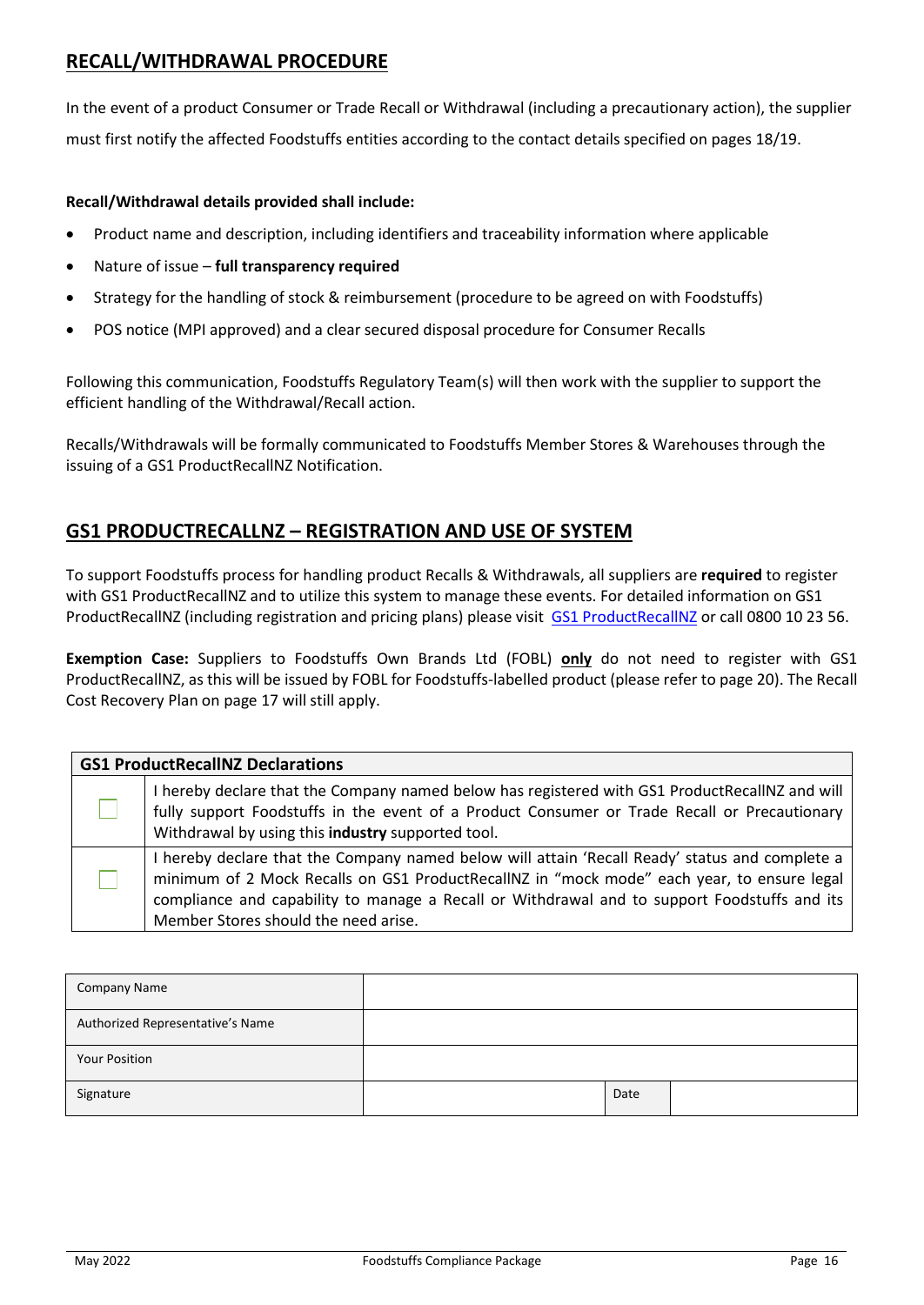# <span id="page-16-0"></span>**RECALL/WITHDRAWAL: FOODSTUFFS COST RECOVERY PLAN**

Foodstuffs North Island and Foodstuffs South Island have jointly implemented a Recall Cost Recovery Plan to assist our Support offices, Warehouses, and Member Stores in recovering some of the costs incurred when managing and supporting Consumer and Trade Product Recalls and Precautionary Withdrawals.

#### **Please note: Foodstuffs reserves the right to take additional cost recovery action should the situation warrant it.**

In the event of a Consumer or Trade Product Recall/Withdrawal affecting Foodstuffs, **all suppliers** will be charged the following recovery costs:

| <b>Recall/Withdrawal Product Details</b> | <b>One Co-operative Affected</b><br>(Foodstuffs North Island OR<br><b>Foodstuffs South Island)</b> | <b>Both Co-operatives Affected</b><br>(National) |
|------------------------------------------|----------------------------------------------------------------------------------------------------|--------------------------------------------------|
| 1-3 SKUs (product lines) affected        | \$2,500                                                                                            | \$5,000                                          |
| 4+ SKUs (product lines) affected         | \$5,000                                                                                            | \$10,000                                         |

*\*Values in NZD excluding GST*

٦

Consumer and Trade Recall/Withdrawal Updates, or the issuing of additional notifications to Foodstuffs Warehouses/Member Stores due to Supplier error, will be treated as a new action and will therefore incur additional charges as per the above fee structure.

I hereby declare that the Company named below has read the Foodstuffs Recall/Withdrawal Cost Recovery Plan and acknowledges the requirement to meet the above-stated costs for any product withdrawals/recalls affecting Foodstuffs:

| <b>Company Name</b>              |      |  |
|----------------------------------|------|--|
| Authorised Representative's Name |      |  |
| Your position                    |      |  |
| Signature                        | Date |  |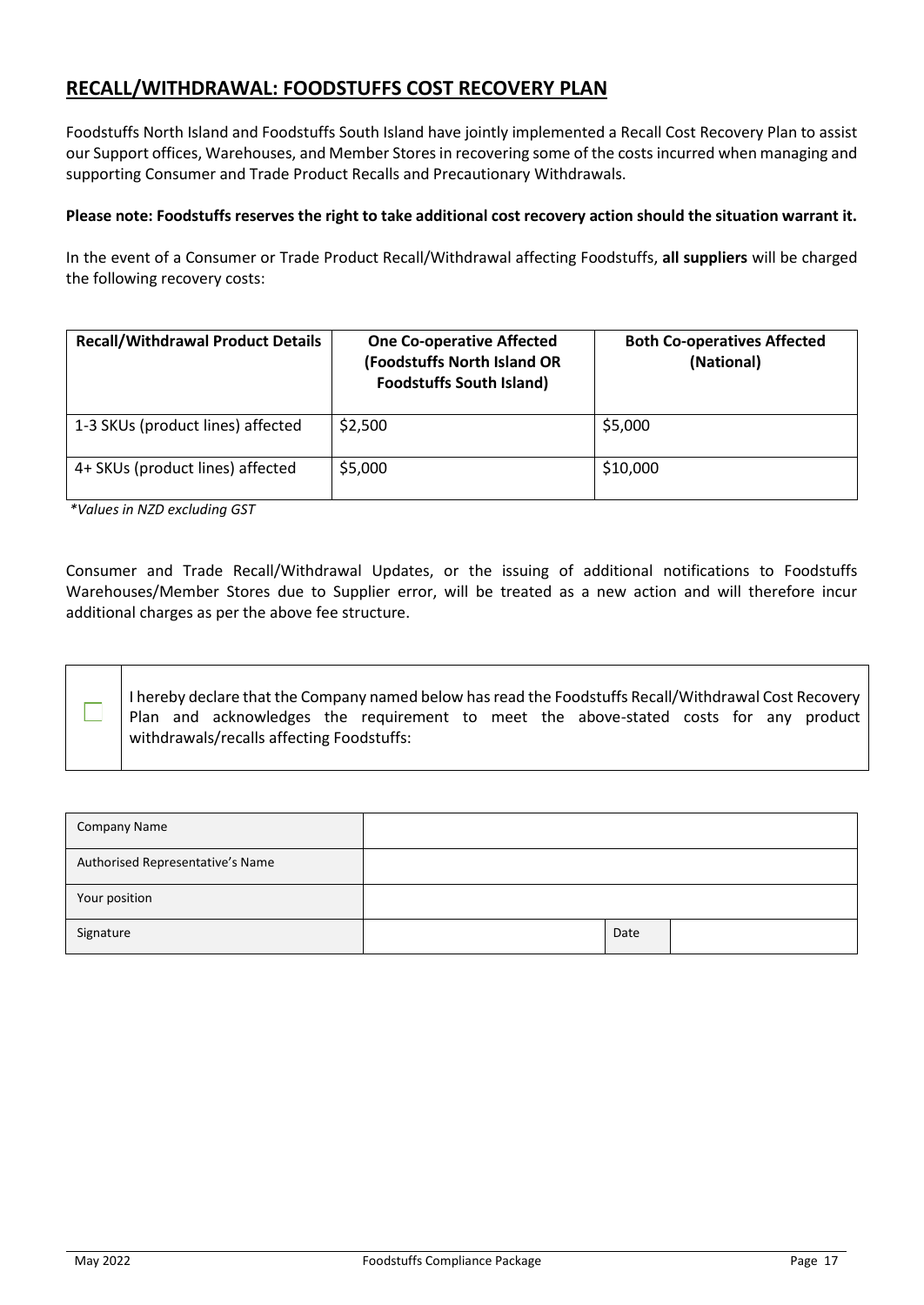# <span id="page-17-0"></span>**RECALL / WITHDRAWAL: FOODSTUFFS REGIONAL CONTACTS**

Communication to the below Foodstuffs personnel will be in the order listed until **verbal contact is established.** Please ensure to contact a member of the Regulatory Team below **and** the appropriate Category Manager. If both regions are affected, the Supplier must make verbal contact with **both** Foodstuffs **North** and **South Island**.

#### **FOODSTUFFS NORTH ISLAND LTD**

| <b>Alarice Banawa</b><br><b>Regulatory Technical Analyst</b> | Alarice.guaves1@foodstuffs.co.nz   | (09) 621 0633          | 027 615 3258  |
|--------------------------------------------------------------|------------------------------------|------------------------|---------------|
| <b>Mark Casey</b><br><b>Regulatory Services Manager</b>      | Mark.Casey@foodstuffs.co.nz        | (09) 621 1264          | 021 512 362   |
| <b>Cecilia Manese</b><br>Senior Regulatory Specialist        | Cecilia.manese@foodstuffs.co.nz    | (09) 621 0855          | 021 0200 6215 |
| <b>Tatiana Valdes</b><br><b>Regulatory Specialist</b>        | Tatiana.valdes@foodstuffs.co.nz    | (09) 621 1262          | 021 959 693   |
| <b>Maria Simpson</b><br><b>Regulatory Specialist</b>         | Maria.simpson@foodstuffs.co.nz     | (09) 621 0600 ext 3731 | 027 217 5311  |
| Zon Cayanan<br><b>Regulatory Specialist</b>                  | zon.cayanan1@foodstuffs.co.nz      | (09) 621 0600 ext 2565 | 027 543 4215  |
| <b>Anyes Barthelemy</b><br><b>Regulatory Specialist</b>      | Anyes.Barthelemy1@foodstuffs.co.nz | (04) 527 2510 ext 3979 | 029 2012 868  |
| <b>Sue Symes</b><br><b>Regulatory Specialist</b>             | Sue.symes@foodstuffs.co.nz         | (06) 351 1698 ext 2498 | 027 481 3127  |
| <b>Suman Dey Roy</b><br><b>Regulatory Specialist</b>         | Suman.deyroy3@foodstuffs.co.nz     | (04) 527 2510 ext 3490 | 021 0297 6453 |

\*\*If no person to person contact with the Regulatory Team as per table above then make person to person contact with the appropriate Foodstuffs North Island Category/ Merchandise Management Team

I hereby declare that the Company named below will contact Regulatory Team (Verbally) as per table above regarding any Recall or Withdrawal. If no person to person contact with the Regulatory Team as per table above then make person to person contact with the appropriate Foodstuffs North Island Category/ Merchandise Management Team. If both regions are affected, the Supplier must make verbal contact with **both** Foodstuffs **North** and **South Island**.

| Company Name                     |      |  |
|----------------------------------|------|--|
| Authorised Representative's Name |      |  |
| Your position                    |      |  |
| Signature                        | Date |  |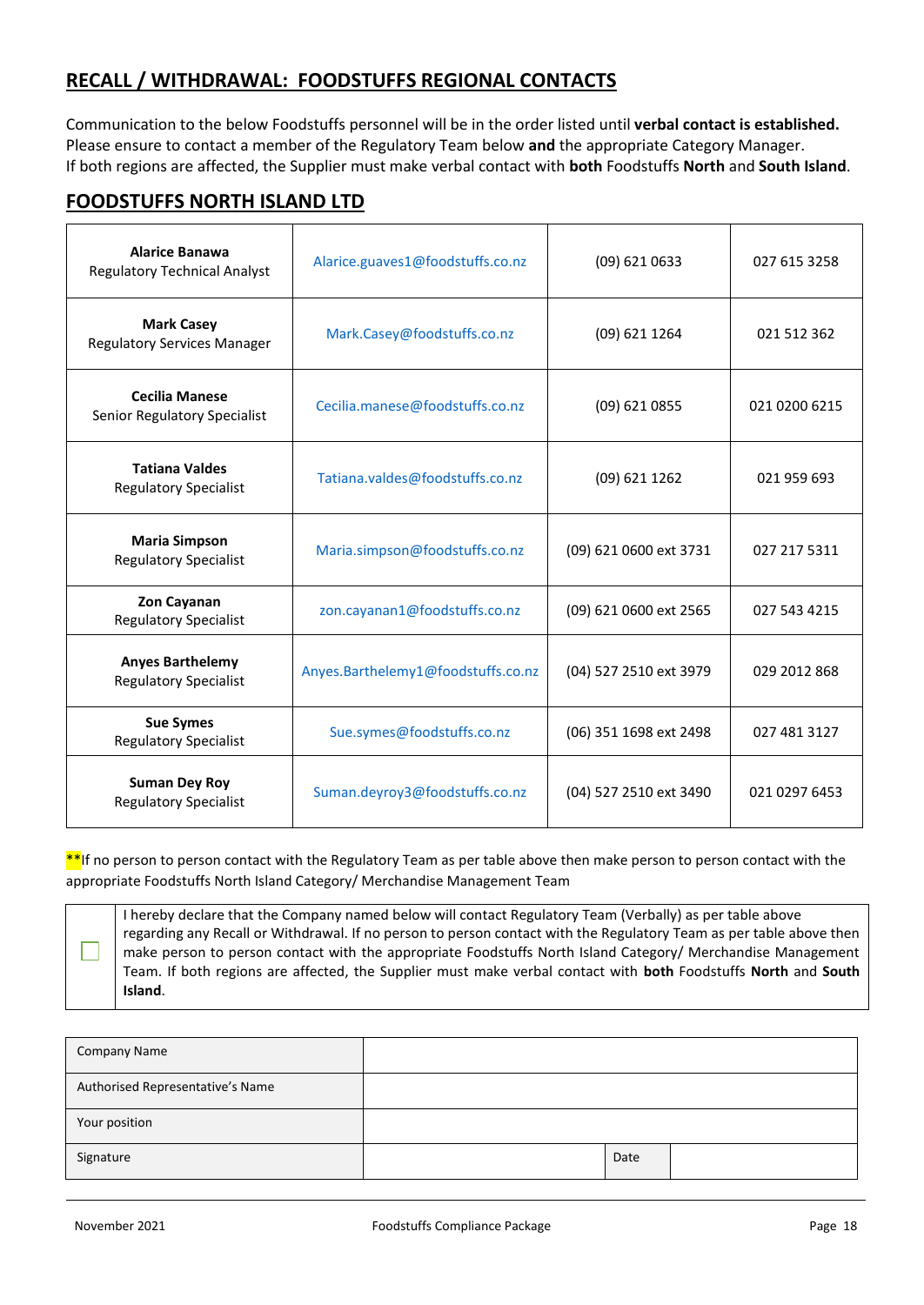# **FOODSTUFFS SOUTH ISLAND LTD- Recall/Withdrawal Contacts**

| Order of<br>contact | <b>Title and position</b>                                         | Day time<br>number<br>$(8am - 5pm)$ | <b>After hours contact</b><br>numbers |
|---------------------|-------------------------------------------------------------------|-------------------------------------|---------------------------------------|
| 1                   | <b>Rachael Don</b><br><b>Food Safety Manager</b>                  |                                     | 021 957 537                           |
| $\overline{2}$      | <b>Rebecca Guy</b><br>Food Safety Advisor                         |                                     | 021 726 184                           |
| 3                   | <b>Lindsey Bartholomew</b><br><b>Food Safety Business Partner</b> | 03 353 8700                         | 021 713 380                           |
| 4                   | <b>Jessica Roberts</b><br><b>Food Safety Business Partner</b>     |                                     | 021 225 3137                          |

I hereby declare that the Company named below will contact Regulatory Team (Verbally) as per table above regarding any Recall or Withdrawal. If no person to person contact with the Regulatory Team as per table above, then make person to person contact with the appropriate Foodstuffs North Island Category/ Merchandise Management Team. If both regions are affected, the Supplier must make verbal contact with **both** Foodstuffs **North** and **South Island**.

<span id="page-18-0"></span>

| <b>Company Name</b>              |      |  |
|----------------------------------|------|--|
| Authorised Representative's Name |      |  |
| Your position                    |      |  |
| Signature                        | Date |  |

 $\Box$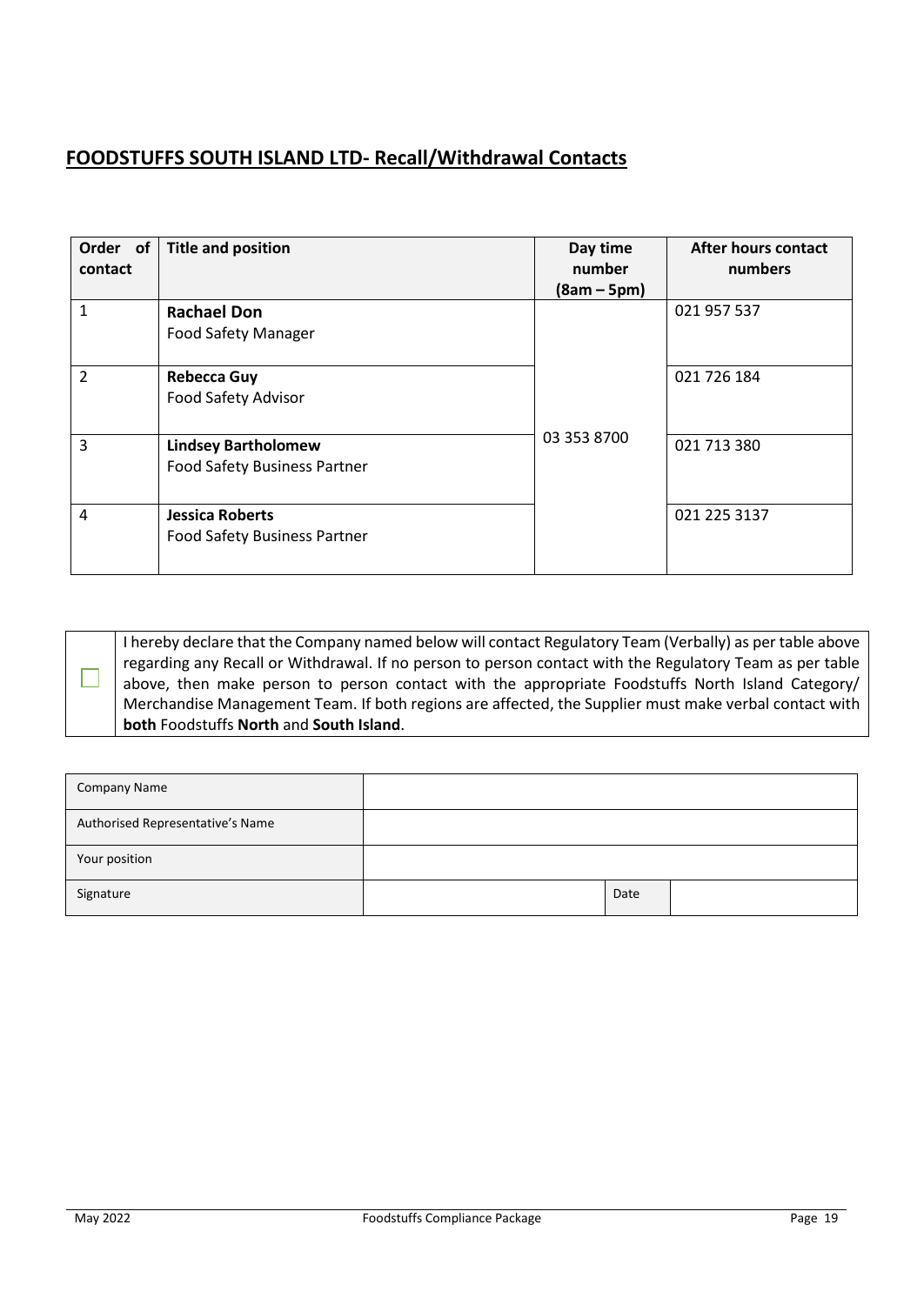# **RECALL / WITHDRAWAL: FOODSTUFFS OWN BRANDS LIMITED**

| Responsibility | Sequence of required actions                               | Comments / details                         |
|----------------|------------------------------------------------------------|--------------------------------------------|
|                |                                                            |                                            |
| Supplier       | Private label product issue identified                     | Through<br>manufacture,<br>industry        |
|                |                                                            | and/or customer feedback                   |
|                | ↓                                                          |                                            |
| Supplier       | Details obtained                                           | <b>Batch codes</b>                         |
|                |                                                            | Best before dates                          |
|                |                                                            | Quantity of product affected Regions       |
|                |                                                            | where the product was sent                 |
| Supplier<br>to | Foodstuffs Own Brands contacted with details of the        | <b>Contacts:</b>                           |
| Foodstuffs Own | issue within 24 hours of issue being identified            | Jenny Gibson: Lead<br>Quality<br>୍ଷ        |
| <b>Brands</b>  |                                                            | <b>Technical Manager</b>                   |
|                |                                                            | 021 814 995                                |
|                |                                                            | Rachael<br>Quality<br>Knapton:<br>&        |
|                |                                                            | <b>Technical Manager</b>                   |
|                |                                                            | 027 376 0477                               |
|                |                                                            |                                            |
|                |                                                            | Alisa Paderina: Quality & Technical        |
|                |                                                            | Manager<br>027 382 6901                    |
|                |                                                            |                                            |
| &<br>Supplier  | Issue discussed and decision made as to whether a          |                                            |
| Foodstuffs Own | withdrawal or full media recall is needed. Supplier to     |                                            |
| <b>Brands</b>  | complete                                                   |                                            |
|                | A&NZ PRODUCT RECALL / WITHDRAWAL FORM and                  |                                            |
|                | return to Foodstuffs Own Brands                            |                                            |
|                | ◡                                                          |                                            |
| Foodstuffs Own | Foodstuffs Own Brands will contact the affected            | Foodstuffs<br>Member<br><b>Stores</b><br>& |
| <b>Brands</b>  | Foodstuffs co-operatives regarding the issue and           | Warehouses<br>through<br>contacted         |
|                | send out the official recall/withdrawal notification on    | official<br>GS1<br>ProductRecallNZ         |
|                | the GS1 ProductRecallNZ system<br>↓                        | Notification                               |
| Supplier       | If the issue requires a media recall, supplier will notify |                                            |
|                | the appropriate authorities and organize recall            |                                            |
|                | notices for the newspapers. Recall notices must be         |                                            |
|                | approved by Foodstuffs Own Brands before print.            |                                            |
|                | Supplier to notify Foodstuffs Own Brands with details      |                                            |
|                | of the newspapers the notice will be in as well as print   |                                            |
|                | dates.                                                     |                                            |
|                | ◡                                                          |                                            |
| Supplier       | Supplier to complete forms for each affected region        |                                            |
|                | and return them to Foodstuffs Own Brands and               |                                            |
|                | appropriate contacts for the regions                       |                                            |
|                | ◡                                                          |                                            |
| Supplier       | Supplier to conduct a full investigation into the issue    |                                            |
|                | and issue Foodstuffs Own Brands with the report            |                                            |
|                | outlining the issue and corrective actions                 |                                            |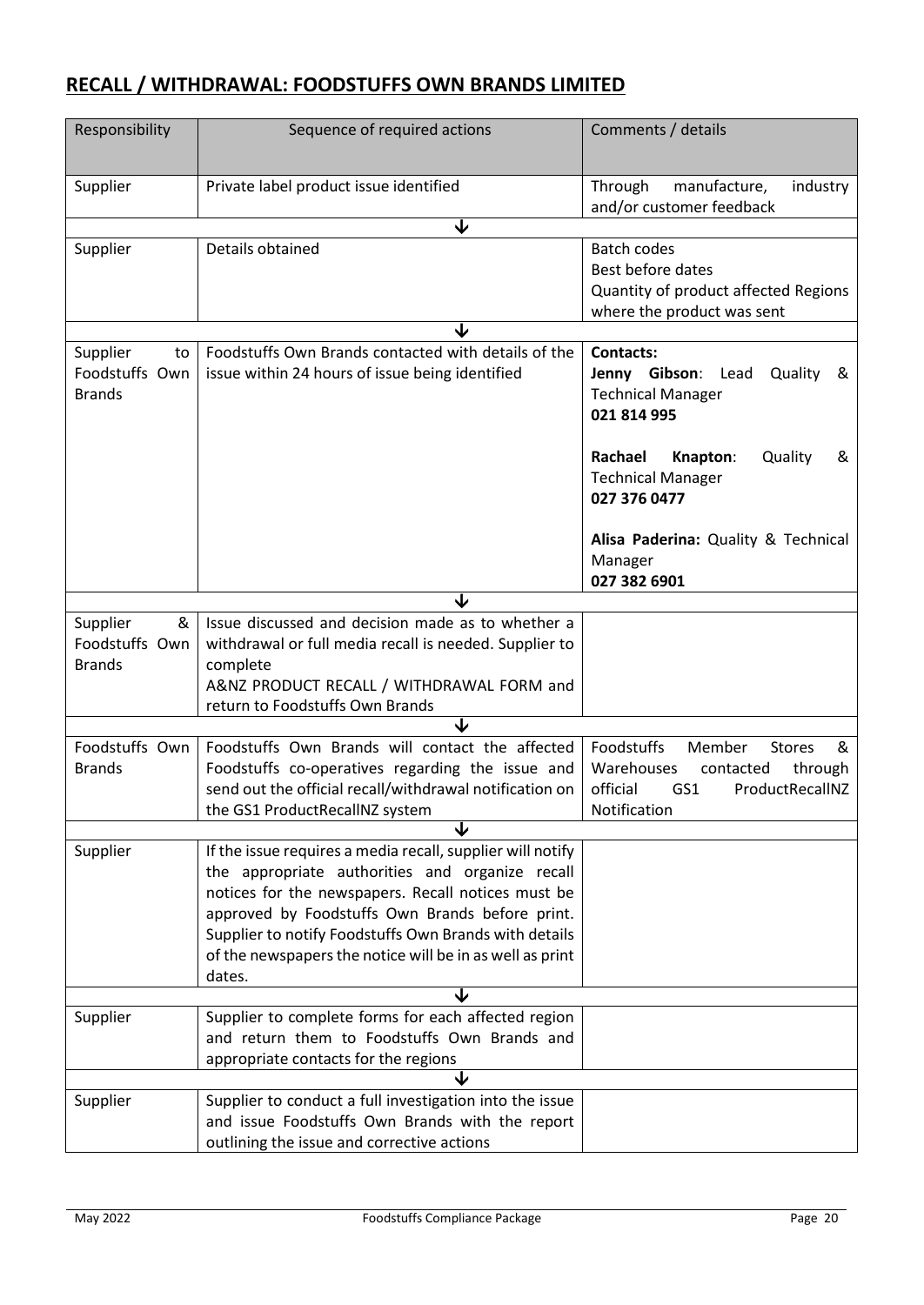# <span id="page-20-0"></span>**MICRO REFERENCE CRITERIA**

Australia New Zealand Food Standards Code – Schedule 27 – [Microbiological limits in food \(legislation.gov.au\)](https://www.legislation.gov.au/Details/F2021C00605)

| Column 1                                                         | Column <sub>2</sub>        | Column <sub>3</sub>                                                        | Column 4                                                                              | <b>Column 5</b>        |
|------------------------------------------------------------------|----------------------------|----------------------------------------------------------------------------|---------------------------------------------------------------------------------------|------------------------|
|                                                                  | (n)                        | (c)                                                                        | (m)                                                                                   | (M)                    |
| All cheese                                                       |                            |                                                                            |                                                                                       |                        |
| Escherichia coli                                                 | 5                          | 1                                                                          | 10/q                                                                                  | $10^2$ /g              |
| Raw milk cheese                                                  |                            |                                                                            |                                                                                       |                        |
| Salmonella                                                       | 5                          | 0                                                                          | not detected in 25 g                                                                  |                        |
| Staphylococcal<br>enterotoxins                                   | 5                          | 0                                                                          | not detected in 25 g                                                                  |                        |
| Soft and semi-soft cheese (moisture content > 39%) with pH > 5.0 |                            |                                                                            |                                                                                       |                        |
| Salmonella                                                       | 5                          | 0                                                                          | not detected in 25 g                                                                  |                        |
| <b>Dried milk</b>                                                |                            |                                                                            |                                                                                       |                        |
| Salmonella                                                       | 5                          | 0                                                                          | not detected in 25 g                                                                  |                        |
| Unpasteurised milk for retail sale                               |                            |                                                                            |                                                                                       |                        |
| Campylobacter                                                    | 5                          | 0                                                                          | not detected in 25 mL                                                                 |                        |
| <b>Coliforms</b>                                                 | 5                          | 1                                                                          | $10^2$ /mL                                                                            | $10^3$ /mL             |
| Escherichia coli                                                 | 5                          | 1                                                                          | 3/mL                                                                                  | 9/mL                   |
| Salmonella                                                       | 5                          | 0                                                                          | not detected in 25 mL                                                                 |                        |
| <b>SPC</b>                                                       | 5                          | 1                                                                          | $2.5x10^{4}$ /mL                                                                      | $2.5x10^5$ /mL         |
| Packaged cooked cured/salted meat                                |                            |                                                                            |                                                                                       |                        |
| Coagulase-positive<br>staphylococci                              | 5                          | 1                                                                          | $10^2$ /g                                                                             | $10^3$ /g              |
| Column <sub>1</sub>                                              | Column <sub>2</sub><br>(n) | Column <sub>3</sub><br>(c)                                                 | Column <sub>4</sub><br>(m)                                                            | <b>Column 5</b><br>(M) |
| Salmonella                                                       | 5                          | 0                                                                          | not detected in 25 g                                                                  |                        |
|                                                                  |                            | Packaged heat treated meat paste and packaged heat treated pâté            |                                                                                       |                        |
| Salmonella                                                       | 5                          | 0                                                                          | not detected in 25 g                                                                  |                        |
|                                                                  |                            |                                                                            | All comminuted fermented meat which has not been cooked during the production process |                        |
| Coagulase-positive<br>staphylococci                              | 5                          | 1                                                                          | $10^3$ /g                                                                             | $10^4$ /g              |
| Escherichia coli                                                 | 5                          | 1                                                                          | 3.6/g                                                                                 | 9.2/q                  |
| Salmonella                                                       | 5                          | 0                                                                          | not detected in 25 g                                                                  |                        |
| Cooked crustacea                                                 |                            |                                                                            |                                                                                       |                        |
| Coagulase-positive<br>staphylococci                              | 5                          | 2                                                                          | $10^2/g$                                                                              | $10^3$ /g              |
| Salmonella                                                       | 5                          | 0                                                                          | not detected in 25 g                                                                  |                        |
| <b>SPC</b>                                                       | 5                          | 2                                                                          | $10^{5}$ /g                                                                           | $10^{6}$ /g            |
| Raw crustacea                                                    |                            |                                                                            |                                                                                       |                        |
| Coagulase-positive<br>staphylococci                              | 5                          | 2                                                                          | $10^2$ /g                                                                             | $10^3$ /g              |
| Salmonella                                                       | 5                          | 0                                                                          | not detected in 25 g                                                                  |                        |
| <b>SPC</b>                                                       | 5                          | 2                                                                          | $5x10^{\degree}$ /g                                                                   | $5x10^6/g$             |
| Bivalve molluscs, other than scallops                            |                            |                                                                            |                                                                                       |                        |
| Escherichia coli                                                 | 5                          | 1                                                                          | 2.3/g                                                                                 | 7/g                    |
|                                                                  |                            | Ready-to-eat food in which growth of Listeria monocytogenes can occur      |                                                                                       |                        |
| Listeria<br>monocytogenes                                        | 5                          | 0                                                                          | not detected in 25 g                                                                  |                        |
|                                                                  |                            | Ready-to-eat food in which growth of Listeria monocytogenes will not occur |                                                                                       |                        |
| Listeria<br>monocytogenes                                        | 5                          | 0                                                                          | $10^2$ cfu/g                                                                          |                        |